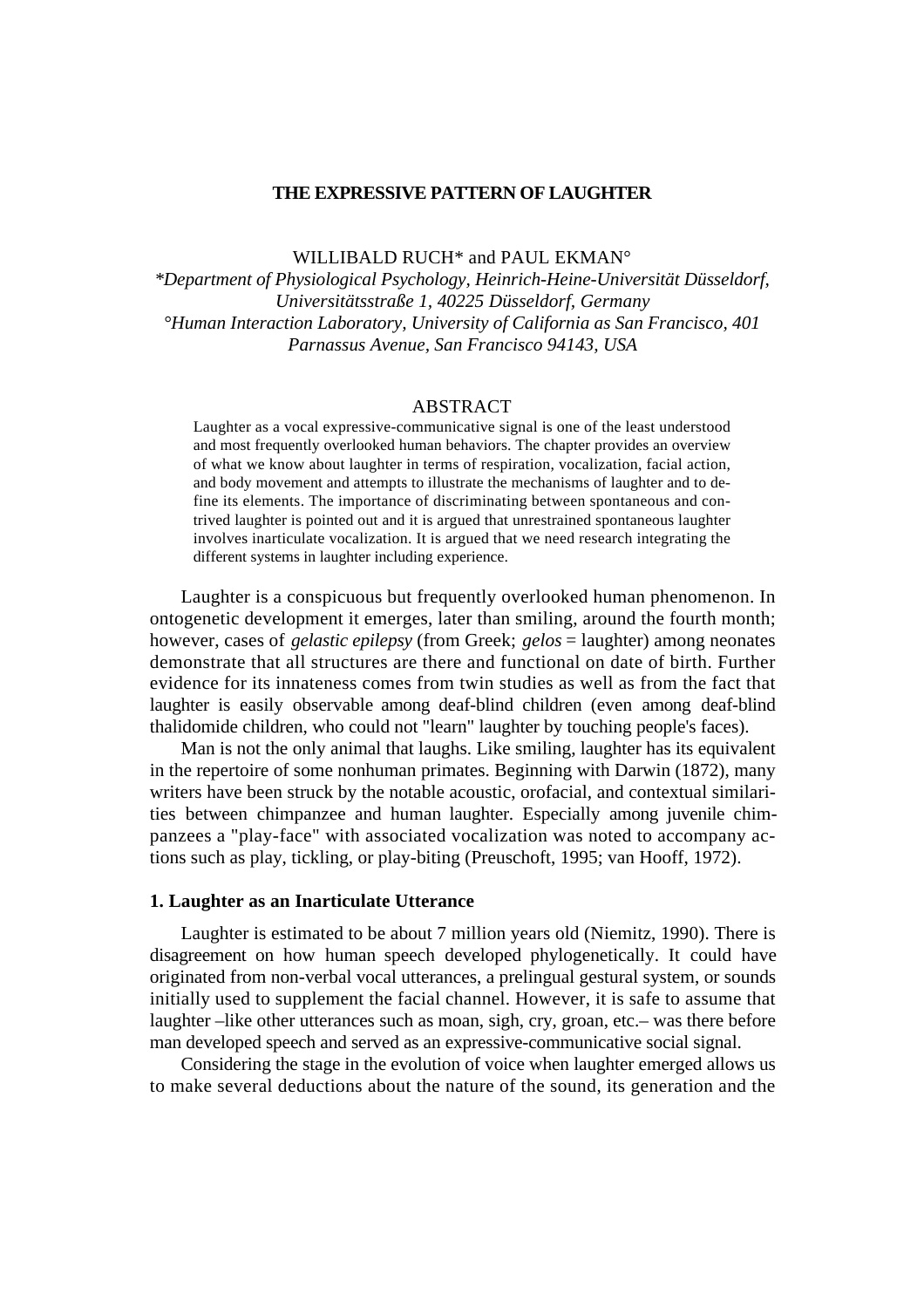cerebral organization of laughter. If laughter was part of the human vocal repertoire before the speech centers were developed, it is likely that the sound was generated almost exclusively by laryngeal modulations, modified to some degree by supralaryngeal activity but not by articulation. This is because articulation requires voluntary control over the vocal system. Thus the production of speech sounds needs the coordination of respiration, phonation, resonance, and articulation, an analysis of laughter will involve mainly the consideration of the first three. But is it consistent with current knowledge to hypothesize that a laugh-pulse –a vocalization segment initiated by an aspirated "h" type sound followed by the utterance of one of several vowel sounds that is then abruptly terminated– is an inarticulate sound? Indeed, the /h/, an voiceless fricative glottal sound, is the *only* consonant produced at the level of the larynx; but as laughter is not "speech" we should not expect phonemes of a language to be uttered. Likewise, the assumption of resting articulators would suggest that the laughter "vowel" (but also the sound for other prelingual utterances, such as moaning or utterances of astonishment) is the central vowel schwa, or /e/ (as in *a*bout). For the production of this "neutral vowel" one needs to open the mouth and lower the jaw, but keep all other articulators passive. We know from everyday experience that there is a tremendous variety in the quality of the laughing sounds, so obviously deviations from the schwa occur. This does not contradict the hypothesis of an inarticulate vocalization *per se* but puts forward the task of defining the deviations from the resting articulation position that are due to altered emotional states and separate them from those supralaryngeal conditions modulating the sound that are due to voluntary actions.

A second factor that we need to take into account is that there are different ways to generate laughing sounds and it is possible to intentionally modulate the emotion-driven spontaneous laughter. As the cerebral organization of vocal behavior progressed phylogenetically after these early facio-vocal signals became hardwired, higher centers obtained control over the laughter "timer". Thus, in addition to laughing spontaneously (emotional laughter), we can laugh voluntarily or on command (contrived or faked laughter), and we can even speak or sing the laughing sounds, which typically are phonetically represented as "ha ha ha." These forms of utterances differ in degree of volitional control and –inversely– emotionality, and imply different neural pathways and systems involved (for reviews of neuronal control of vocalization see, for example, Jürgens, 1998; Ploog, 1986; for reviews or models of laughter: Arroyo et al., 1993; Fried et al., 1998). The distinction made between spontaneous and voluntary laughter is consistent with clinical observations; certain patients with degenerative brain disorders may be unable to move their abdomen voluntarily, but demonstrate vigorous expiratory movement of the abdomen when laughing spontaneously (Bright et al., 1986). Finally, it should be noted that there are also *voluntary* attempts to regulate *spontaneous* laughter; for sake of brevity the combination of voluntary and spontaneous in regulated laughter is only mentioned here.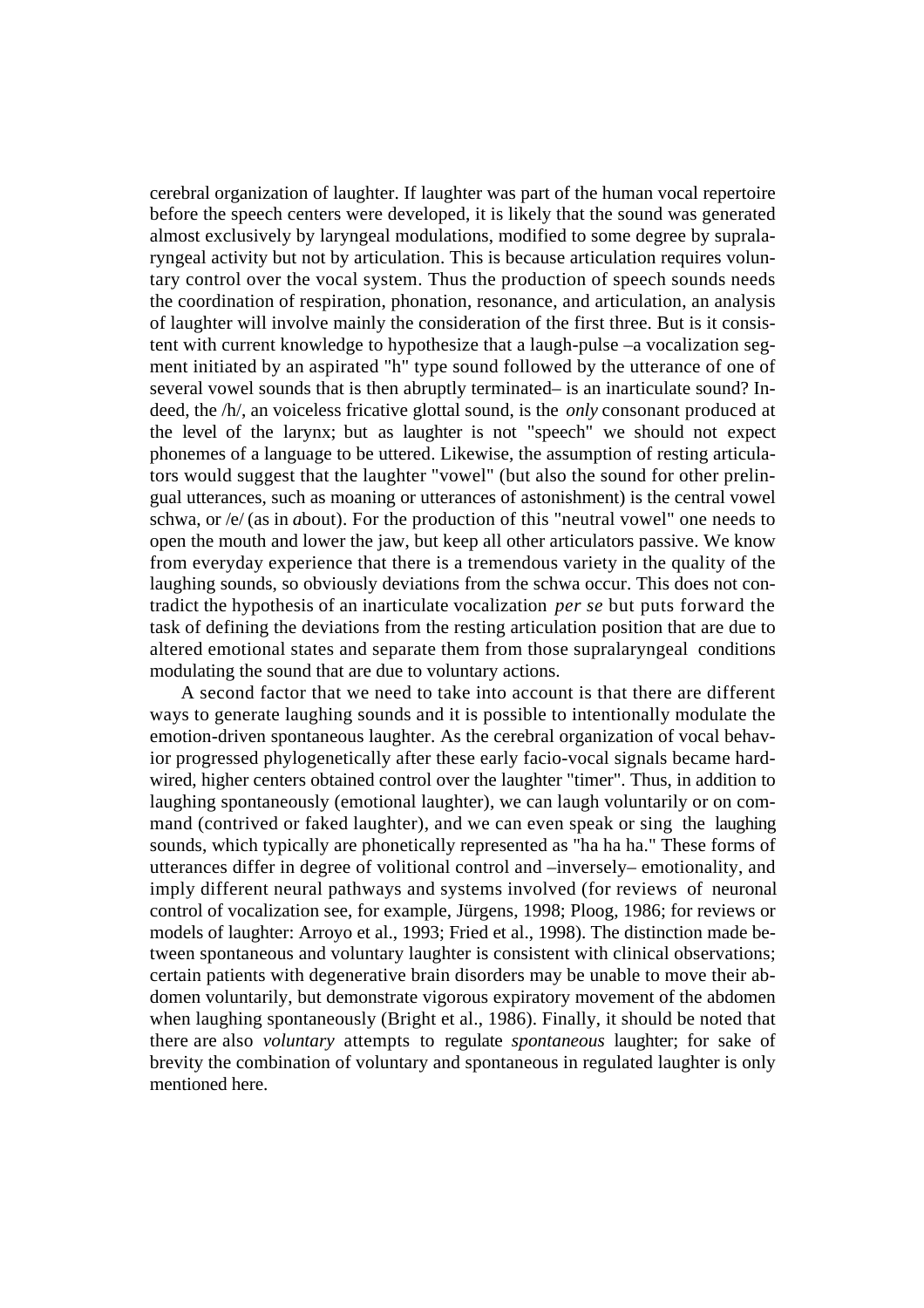In *spontaneous* laughter we are following an impulse, an urge to laugh without restraining ourselves. There is no attempt to suppress the response or exert any control over its expression; the laughing person has been described as abandoning himself or herself to the body response (Plessner, 1941). The involuntary aspect can also be seen in the fact that during laughter our self-awareness and self-attention is diminished. Trying to direct attention during a laughter episode stops or reduces laughter. During laughter the state of consciousness is altered; as Hall and Allin (1897; p. 8-9) put it: "[t]he objective world has vanished and is forgotten, the proprieties and even the presence of others are lost, and the soul is all eye and ear to the one laughable object. Care, trouble, and even physical pain are forgotten, and the mind, as it were, falls back through unnumbered millennia and catches a glimpse of that primeval paradise where joy was intense and supreme." While descriptions of emotional experience are rather sparse and reports of subjects mainly refer to the awareness of the impulse to laugh, spontaneous laughter is clearly enjoyable.

In *voluntary* laughter we may want to produce a sound pattern like that of natural laughter. A typical everyday situation demanding faked laughter is when we want to signal somebody that we enjoyed a humorous message and join the laughter of others but actually do not feel any enjoyment. While voluntary laughter may pass over into involuntary laughter, we can not voluntarily produce emotional laughter. Interestingly, research has shown that contrived and spontaneous laughter within a person are strikingly similar with respect to the respirational pattern (suggesting a "laughter signature"); however, it is doubtful whether this is also the case for supralaryngeal systems. The many ways in which they differ still need to be described; this will be especially important when studying individual differences as laughter gets socialized during ontogenetic development. Research has made use of the fact that we can voluntarily alter key features, and thus studies of laughter at different vowels, pitch, and voice quality exist (Citardi et al., 1996; Habermann, 1955). Laughing on command is embarrassing to some, and thus the results obtained for contrived laughter are of limited value for describing spontaneous laughter as it may merge voluntary movements with unintended affective states.

*Speaking* or singing "ha ha" allows modulating the sound in many ways (e.g., stretching the length of vowels, emphasizing particular syllables), just as with other spoken words. As with voluntary laughter we *intend* to produce a particular sound pattern and we have even more control over the outcome; the major difference being that phonation is not based on forced breathing but on well dosed air supply resulting in less tracheal resonance, breathiness, and aspiration. Spoken laugh sounds may be devoid of emotional intonation; thus there will be less variability in melody, and the utterance will be more clearly articulated and often match the phonemes of a language. Emotional laughter and speech are rather independent; in fact, laughter and speech may co-occur, thereby lengthening the duration of laugh-pulses (Nwokah et al., in press). It remains to be verified that damage of the higher speech centers has little impact on the expression of tickle-induced emotional laughter.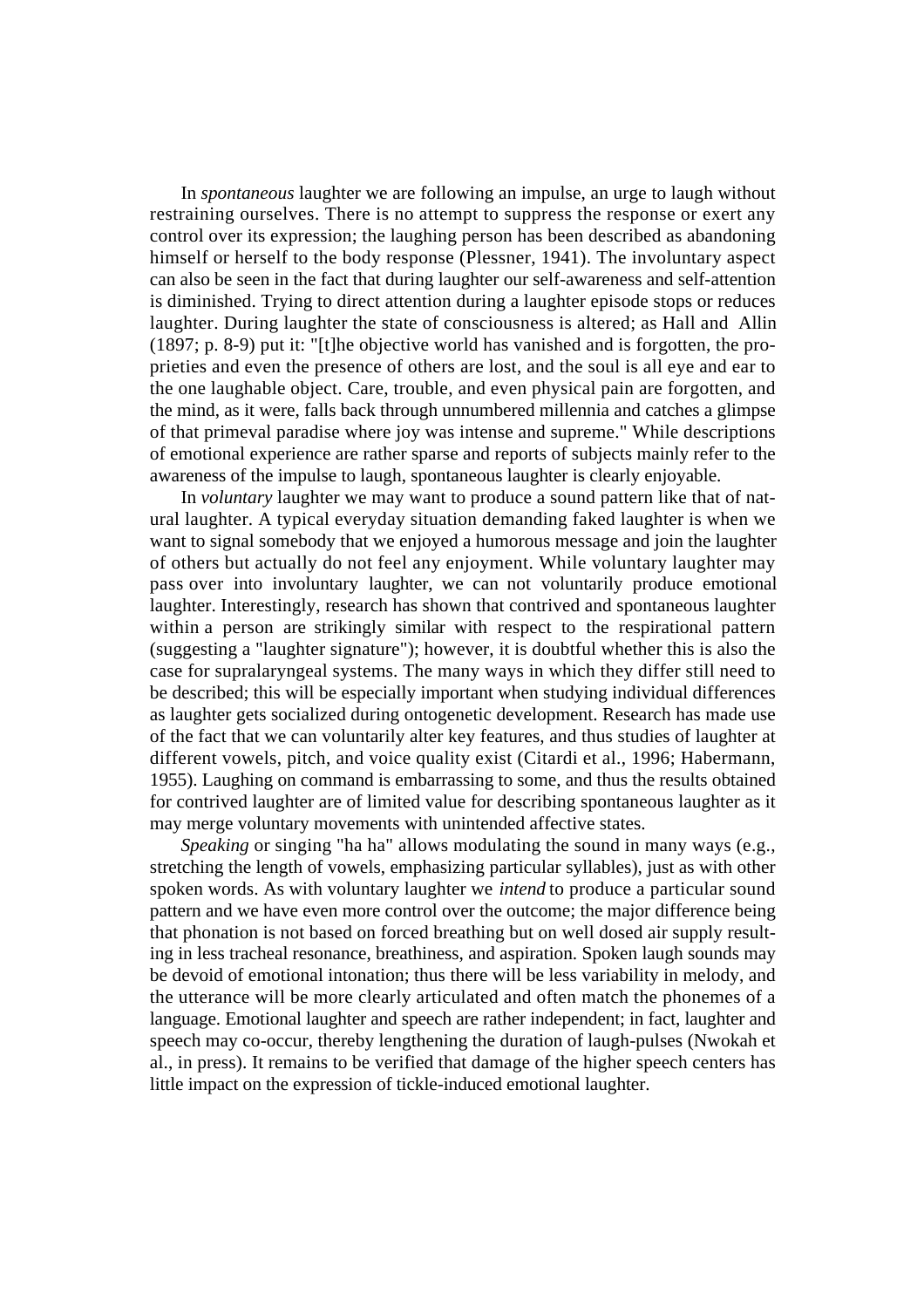#### **2. Description of Laughter**

Laughter is not a term used consistently, nor is it precisely defined in research articles and even encyclopedias. In everyday life a smiling face is often referred to as "laughter" although the vocal element is entirely missing. Research studies usually focus on one or two systems of laughter rather than the integration of all the components involved. For example, a study of the acoustics of laughter typically restricts the investigation to the phonatory system and may arrive at the conclusion that the duration of laughter is, say, below two seconds. Sound production is contingent on air flow and the deviation from resting breathing exceeds the rhythmic forced exhalations underlying laughter by far; therefore duration estimates of eight seconds are not uncommon in respiration studies (e.g., Habermann, 1955). In studies of primate laughter the face gets most attention and also studies of joy in humans typically focus on the face, or even on the emotion-specific actions neglecting the mouth opening altogether. The analysis of videotaped laughter suggests a mean duration of five seconds while the study of facial muscle contractions exceeds this value due to the offset period where facial changes are barely visible (Ruch, 1990).

### *2.1. Laughter Segmentation*

*Laughter bout*. The term *laughter bout* is used here to refer to the whole behavioral-acoustic event, including the respiratory, vocal, and facial and skeletomuscular elements. Prototypically, a laughter bout may be subdivided into an *onset* (i.e., the pre-vocal facial part which in explosive laughter is very short and steep); an *apex* (i.e., the period where vocalization or forced exhalation occurs), which –in sustained laughter– might be interrupted by inhalations; and an *offset* (i.e., a post-vocalization part; usually a long-lasting smile fading out smoothly).

*Laugh cycle and laugh-pulse*. The laughter vocalization period is composed of *laugh cycles*, i.e., repetitive *laugh-pulses* (Moore & von Leden, 1958) interspersed with pauses. There is laughter with only one or two pulses ("exclamation" laughter, "chuckle"; Nwokah et al., 1993), but studies typically report a mode of four pulses in a laugh cycle (Provine & Yong, 1991; Rothgänger et al., 1998). The upper number of pulses in a laugh cycle is limited by the lung volume, and different studies give numbers between 9 and 12 (Boeke, 1899; Provine & Yong, 1991); a laughter *episode* –two or more laughter bouts separated by inspirations– will have more.

Table 1 presents an attempt to integrate empirical findings from studies of different systems involved in laughter. Obviously the same phenomenon was studied and converging information about the rhythmic pattern of laugh-pulses can be extracted from studies of air flow and pressure, respirational and laryngeal muscles, acoustics, and the oscillations in the pressure a finger puts on a plate. During intense laughter, the laugh-pulse would be extractable from different parts of the body, as the massive respiration movements cause vibrations of the trunk and limbs to occur which may be detected by an acceleration sensor on the body surface.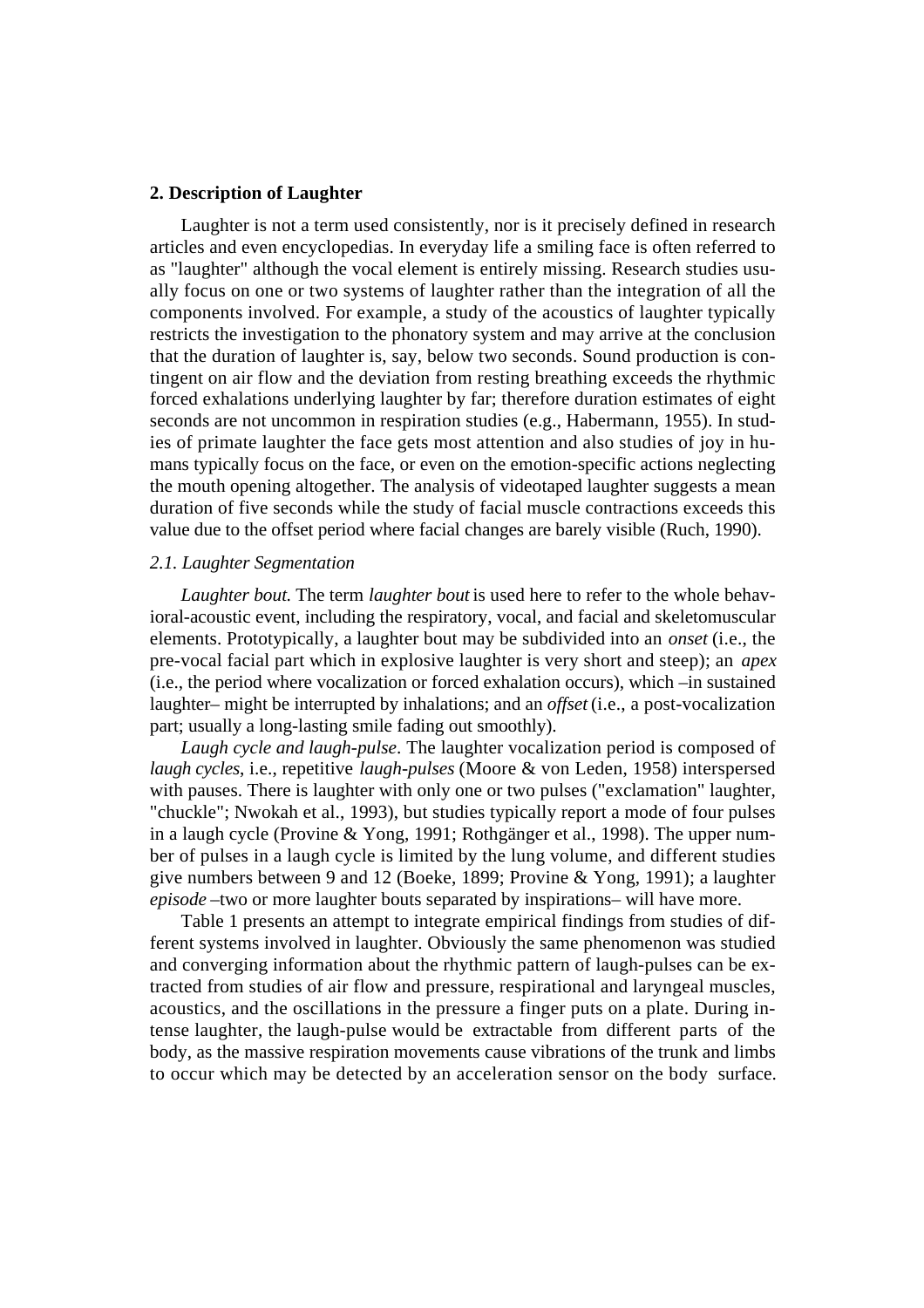| Table 1. The laugh-pulse as studied in respiration, acoustics, and body movement |  |  |  |
|----------------------------------------------------------------------------------|--|--|--|
|                                                                                  |  |  |  |

| Author(s)                                                                                                                                                                                                              | variable studied                                                                                                                                     | number of                                   | duration (in ms)                       |                                    |                          |  |
|------------------------------------------------------------------------------------------------------------------------------------------------------------------------------------------------------------------------|------------------------------------------------------------------------------------------------------------------------------------------------------|---------------------------------------------|----------------------------------------|------------------------------------|--------------------------|--|
|                                                                                                                                                                                                                        |                                                                                                                                                      | pulses                                      | IPI                                    | pulse                              | <b>IPP</b>               |  |
| Respiration<br>Bloch, Lemeignan and Aguilera (1991)<br>Hoit, Plassman, Lansing and Hixon (1988)                                                                                                                        | rectus abdominis muscle (EMG)<br>rectus abdominis muscle (EMG)                                                                                       | 4.17/s<br>$5-6/s$                           | 240                                    |                                    |                          |  |
| Air pressure<br>Agostoni, Sant'Ambrogio and Portillo Carrasco (1960)<br>Schroetter (1925)                                                                                                                              | gastric air pressure (swallowed balloon)<br>thoracic air pressure (swallowed balloon)<br>exhaled air in closed system                                | 5-6 cycles/s<br>5-6 cycles/s<br>up to $5/s$ |                                        |                                    |                          |  |
| Laryngeal activity<br>Moore and van Leden (1958)<br>Luschei, Ramig, Baker and Smith (1997)                                                                                                                             | vocal fold vibrations (ultra high speed camera)<br>thyroarytenoid muscle (EMG)<br>cricothyroid muscle (EMG)<br>posterior cricoarytenoid muscle (EMG) | 5 <sub>Hz</sub><br>5 <sub>Hz</sub><br>5 Hz  |                                        | 30-100                             |                          |  |
| <b>Acoustics</b><br>Boeke (1899)<br>Bickley and Hunnicutt (1992)<br>Nwokah, Davies, Islam, Hsu and Fogel (1993)<br>Nwokah, Hsu, Davies and Fogel (1998)<br>Mowrer, LaPointe and Case (1987)<br>Provine and Yong (1991) | "ha"-sounds/utterances<br>laughter syllables<br>laughter syllables<br>laugh events<br>events<br>events<br>laugh bursts<br>laughter notes             | 4.12/s<br>5.55/s<br>4.76/s                  | 243<br>204<br>224<br>200<br>180<br>210 | 60<br>97<br>68<br>110<br>130<br>75 | 183<br>167<br>156<br>135 |  |
| Rothgänger, Hauser, Cappellini and Guidotti (1998)                                                                                                                                                                     | plosives                                                                                                                                             | 4.67/s                                      | 213                                    | 126                                | 87                       |  |
| <b>Body vibrations (sentics)</b><br><b>Clynes</b> (1980)                                                                                                                                                               | transient finger pressure (sentograph)                                                                                                               | 5.03/s                                      | 199                                    |                                    |                          |  |

*Notes*. Authors typically gave either frequency per second or the duration of utterances, or other information which was then transformed into one or both parameters by the author of the present chapter.

 $IPI =$  interpulse interval;  $IPP =$  interpulse pause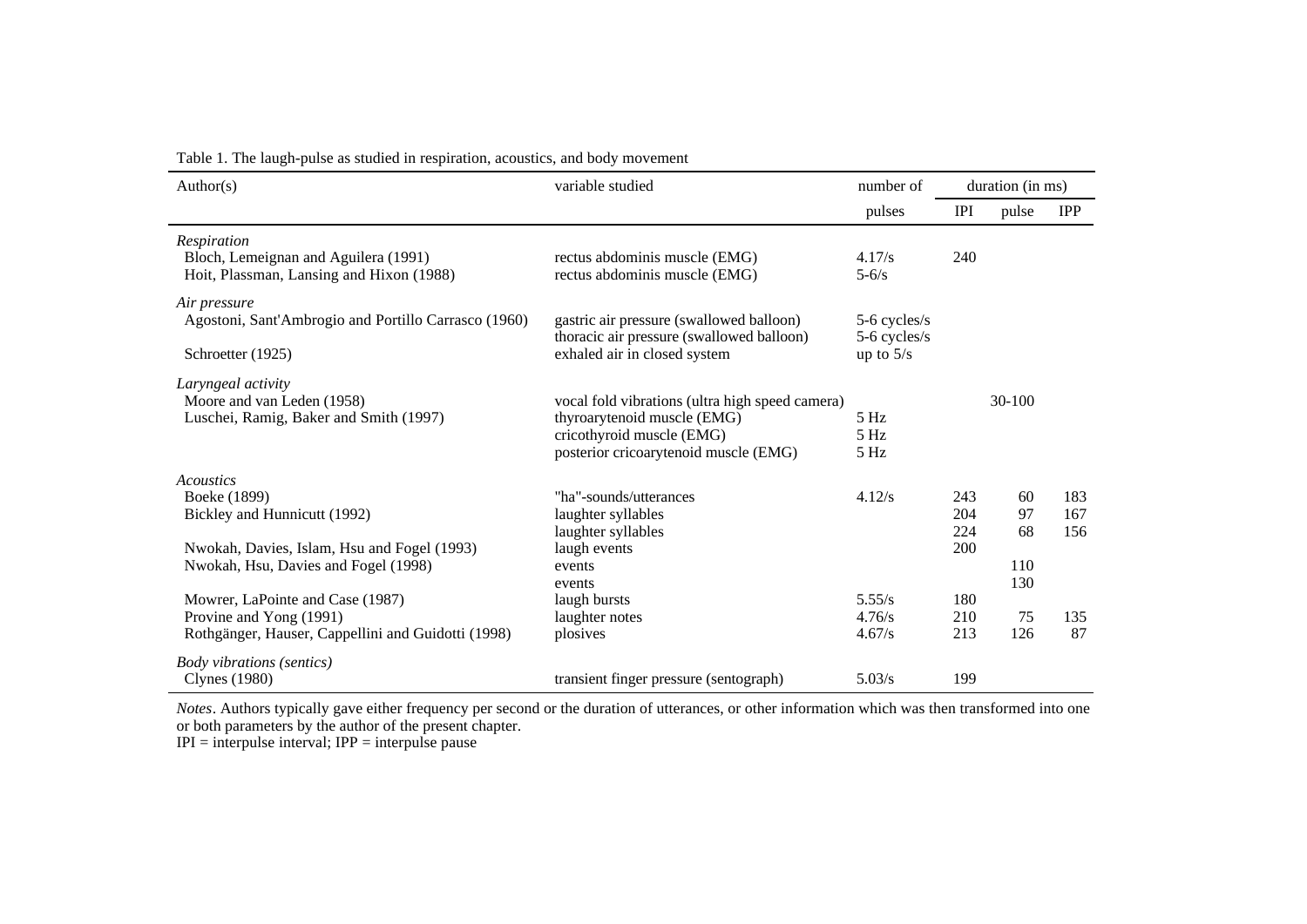While so far there is no convincing evidence for Darwin's (1872) claim that the muscles of the limbs are thrown into rapid vibratory movements at the same time as the respiratory muscles, initial support can be found in a sample figure provided by Santibañez and Bloch (1986). In this illustration of the EMG-recordings from the brachioradialis (forearm muscle which bends the elbow) and rectus femoris (anterior muscle of the upper thigh) muscles, an increase in amplitude can be found, and the rhythmic pattern seems to match the one of the abdominal muscles.

There are roughly five pulses per second, but the interpulse interval varies as a function of the position of the pulse in a sequence (Boeke, 1899; Provine & Yong, 1991; Rothgänger et al., 1998). Further segmentation of the laugh-pulse can be obtained in the different systems involved in laughter. Boeke, recording his own laughter on an Edison Sonograph, already discovered the existence of pauses between the laughter sound pulses whose length exceeded the duration of the ha-utterances by a factor of two. Due to the dynamics of respiration, the duration of sound pulses decreases sequentially from an earlier to later position, and the duration of the interpulse pause increases. Differences in operational definitions of pulse and interpulse pause add further variations to the estimations of length (see Table 1).

*Acoustic segmentation of the laugh-pulse*. Acoustic analyses of laughter suggest a distinction between the vowel-like *utterance nucleus* and the preceding aspirated "h"-type sound initiating the sound pulse. As the glottis is open during the interpulse pauses, aspiration continues. Thus, not surprisingly, Provine and Yong (1991) report that laughter played backwards still sounds like "ha ha".

*Vibratory movements in a laugh-pulse*. At the level of *laryngeal movements* a laugh-pulse can be further split up into the number and duration of *vibratory cycles of the vocal cords*, and even further into their *contour*; i.e., the *phases* of when vocal cords are opening, closing, or closed. Using ultra high speed motion picture photography (4000 exposures a second), Moore and van Leden (1958) found in their analysis of the vibration of the cords during a man's laughter a range of 5 to 15 cycles of opening and closing in laugh-pulses. Accordingly, the duration of laughpulses varied from 30 to 100 ms. Each vibratory cycle interrupts the air column ascending from the lungs and the rate of these cycles is the basis for the fundamental frequency of the sound. Further segmentation may be achieved by analyzing the time when vocal cords are opening, closing, or closed, and this vibratory curve contour reflects the dynamics of respiration as it undergoes a progressive change even within one laugh-pulse. These modifications in the vibratory pattern codetermine how laughter sounds and may be a key factor in distinguishing types of laughter.

## *2.2. Laughter Respiration*

A respiration cycle consists of inspiration, inspiration pause, expiration, and expiration pause. No matter where in a respiration cycle a person is, laughter typically begins with an initial forced exhalation, followed by a more or less sustained sequence of repeated expirations of high frequency and low amplitude, which may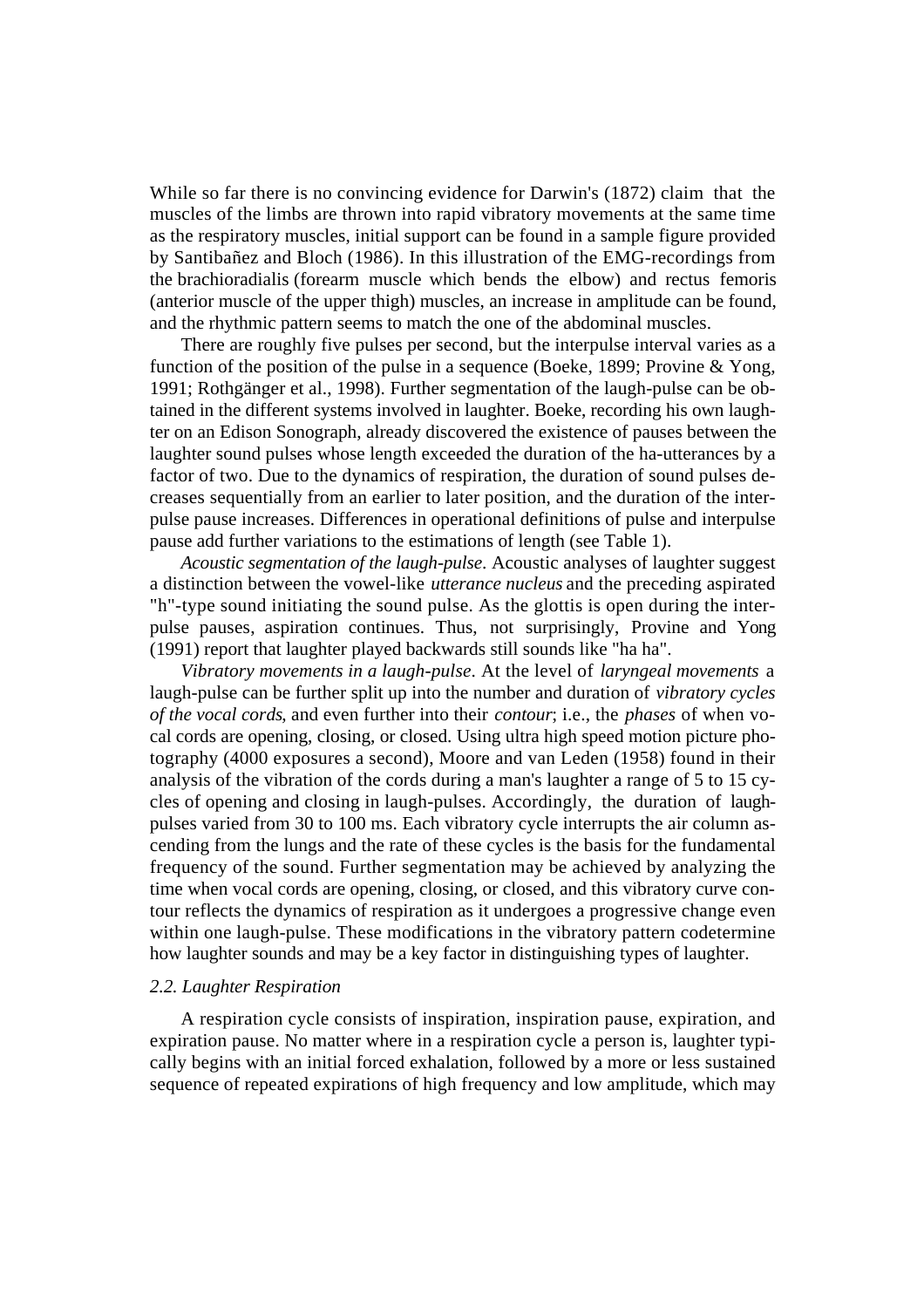or may not be phonated as "ha ha ha;" i.e., the laugh cycles. While in the case of sustained laughter the expiratory phases will be interrupted by inhalations, there is no evidence for Darwin's (1872; p. 199) assertion that "... [t]he sound of laughter is produced by a deep inspiration followed by short, interrupted, spasmodic contraction of the chest, and especially of the diaphragm." No inspiration preceding the laugh is necessary as laughter is produced at a low lung volume (Bright et al., 1986). Normally the laugh cycles are initiated around functional residual capacity (FRC; i.e., at the lung volume after a normal expiration) and terminate close to residual volume (i.e., the air volume remaining in the lung after maximal expiration), or sometimes even exceed the level of maximal voluntary exhalation (Bright et al., 1986; Lloyd, 1938). Thus, most likely the initial forced exhalation is expelling the tidal volume, and the following sequence of laugh-pulses is based on the expiratory reserve volume. The increase in depth of respiration –the amplitude during laughter may be up to 2.5 times higher than during resting respiration– is therefore due to the stronger expiration; inspiration may add to the amplitude in case of laugher episodes, where single deep inhalations intersperse the expiratory sequences.

The rhythmic laughter respiration pattern is produced by saccadic contractions of auxiliary expiration muscles; i.e., muscles that are typically passive during normal expiration, such as the diaphragm (Agostoni et al., 1960), the abdominal (rectus abdominis; Hoit et al., 1988; Santibañez & Bloch, 1986) and the rib cage muscles (triangularis sterni; De Troyer et al., 1987). Of the three muscles mentioned, only the diaphragm is involved in resting breathing in humans; its contraction causes inspiration. The role of the diaphragm is not entirely clear, however, as the discharges in the EMG recordings (albeit parallel to the air pressure) may be indicating reflex contractions due to the passive distention occurring as a function of the violent contractions of the ribcage and abdominal muscles. The triangularis sterni is passive during quiet breathing but involved in different active respiration maneuvers; i.e., respiration below FRC. It contributes to the deflation of the rib cage during active expiration such as in coughing and its neural activation is largely coupled with that of the abdominals. The relative contribution of rib cage and abdomen to the volume may vary even within one laughter cycle (Bright et al., 1986; Habermann, 1955).

The respiratory muscles function in concert with the larynx; while without any closing of the glottis there may be single or a few forced exhalations, the adduction (closing) prevents the air to be exhaled too quickly, and allows the building up and maintaining of subglottal air pressure. The initial forced exhalation increases the transdiaphragmatic air pressure by about 5440 Pa (Agostoni et al., 1960) to about 6120 Pa (Schroetter, 1925); this pressure plateau is maintained and forms the basis for the sustained period of phonation of the laugh utterances. The heightened pressure makes the air stream up the airways through the larynx where the rhythmic closing and opening of the glottis interrupts the air stream. These vibrations are carried through the vocal tract whose shape amplifies or dampens certain frequency spectra, and finally the air escapes through the mouth or the nose.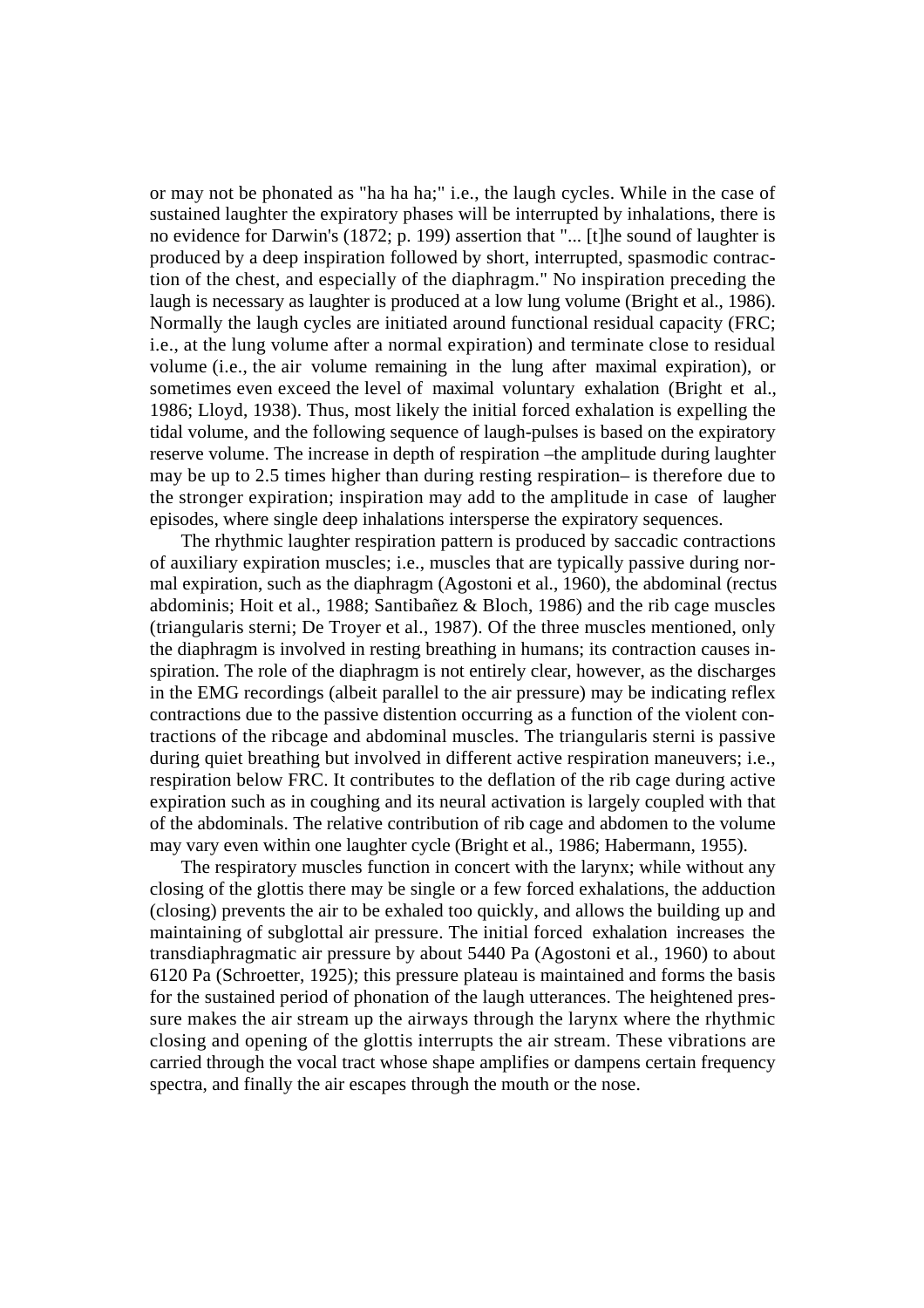### *2.3. Phonation*

The acoustic sequence of laughter pulses are produced by a series of rapid, continuous, stereotypic laryngeal adjustments, which are separated into four stages: interpulse pause, adduction (closing) of the arytenoid cartilages, vibration of vocal chords, and abduction (opening) of the arytenoid cartilages (Moore & von Leden, 1958). As confirmed by laryngeal EMG during laughter the thyroarytenoid and –to a lesser extent– the cricothyroid muscles are involved in the closing of the glottis and the opening is achieved by the posterior cricoarytenoid muscle (Luschei et al., 1997). Both groups contract in the same pace (see Table 1), but with a time lag.

The *interpulse pause* is an instant of quiet between the audible moments of laughter. The arytenoid cartilages rest open allowing the breath stream to flow unimpeded through the larynx, and the vocal cords remain motionless. Some of the aspirate sound is produced at this time but becomes more audible as the vocal cords approach each other. The fact that the "h" sound is an eddy-current phenomenon created during the closing stage of the valve-like movements of the vocal folds is in line with the assumption of the absence of cortically controlled articulation. Occasionally it was argued that glottal stops occur between the laugh-pulses; however, both videoendoscopy and photoglottography show that the glottis is widely open at the end of a laugh-pulse (Citardi et al., 1996; Moore & van Leden, 1958) and the acoustic analyses reported quiet aspirations in the periods between voicing (e.g. Luschei et al., 1997).

During the *adduction stage* the arytenoid cartilages carry the cords toward each other and when the glottal space has been narrowed to a small slit, the cords begin to vibrate. As *vibration* occurs not only when the arytenoids are fully approximated but start at the end of the adduction and continue when abduction starts again there are transitions between an initial swing of the flaccid cords and the full vibrations and again towards the end of the vibratory movements. Moore and von Leden (1958) report that it takes about 10 ms to accomplish the transition from quiescence to full vibration, and that changes in vibratory curve contours and in the length of cycles occur as the laugh-pulse progresses. During the *adduction phase* of the laugh-pulse the arytenoids and vocal cords move into their rest positions. There is a progressive diminution of the mesial excursion of the cords and the slowing of the cord movement as the interarytenoid space enlarges; for example, in the sample laugh-pulse provided by Moore and von Leden (1958) there is a progressive drop of about 30 cycles per second.

Thus, whereas during singing we try to keep the fundamental frequency constant for each note, due to the dynamics of air flow there is tremendous variation even *within* a single laugh-pulse. Acoustic analyses also demonstrate the changes in fundamental frequency *between* laugh-pulses; typically there is a progressive decrease in pitch and intensity (loudness) of laughter at later pulses of a cycle. Boeke noted already in 1899 that the melodic variation in laughter is higher than in speech.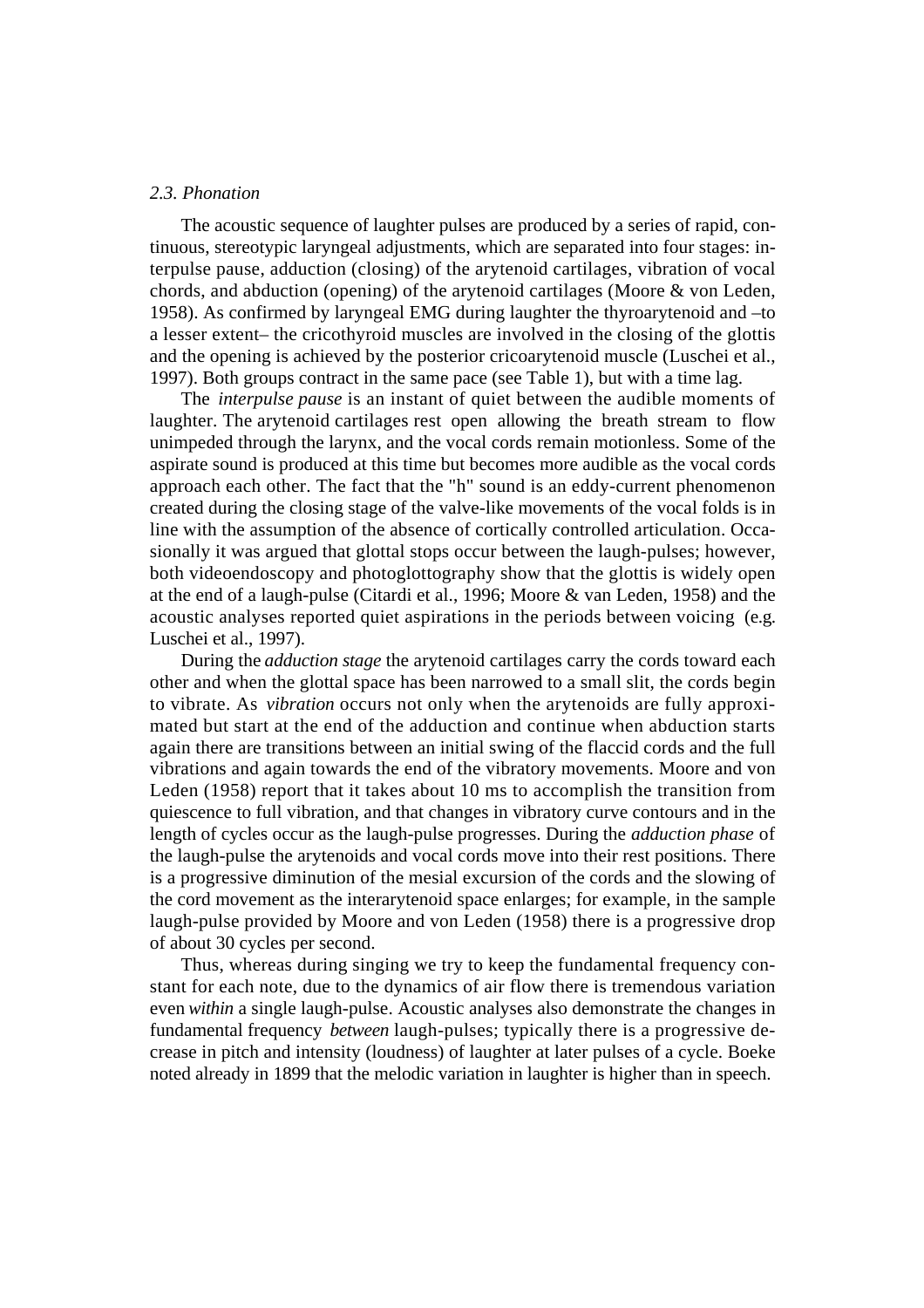#### *2.4. Supralyrangeal Modulation*

The buzzing sound produced in the glottis is carried into the resonance tract whose form codetermines the sound of laughter. While the laryngeal and respiratory movements during laughter appear to be highly stereotyped, the acoustic output is quite variable. There is little systematic research on the activity of the 10 or so movable articulators and thus at present a comprehensive evaluation whether the activity is compatible with the hypothesis of an inarticulate sound is not possible.

While one could predict that in courteous laughter without much emotional involvement the vowel uttered is schwa-like, in emotional laughter some supralaryngeal conditions modulating the sound occur, partly molded by the emotional state. Despite the assumption that there is no cortically controlled articulation in laughter, qualitative differences might be related to emotional states in various ways. Variations in pitch can be obtained by increasing or reducing the length of the vocal tract, for example, by lifting or lowering the larynx, or by protruding or retracting the lips. Indeed, both Habermann (1955) and Citardi et al. (1996) observed movement of the larynx in the superior–inferior direction during *voluntary* laughter. A further determinant of pitch, the lengthening and tension of the vocal cords, is susceptible to emotional arousal (contraction of the vocalis muscles) as is the general degree of tension vs. relaxation in the laryngeal area. Width or narrowness of the pharynx affects the voice quality, and it has been argued that in positive states there is a widening of the throat (as in taking up food) producing a-type sounds while in disgust there is a narrowing of the throat (as in expelling bad food) compatible with the sound during contemptuous or scornful laughter.

Of the major articulators in speech, the tongue (involved in producing high and low, and front and back vowels) is likely to be in a resting central position during joyful laughter, but the jaw and lips are not. The act of opening the mouth and the degree of aperture of the mouth (i.e., lowering of the jaw) affects the sound; this action is coupled with respiration (allows the escape of air). Habermann (1955) reported nasals occurring; this seems to be likely only for mild laughter, when the mouth is not opened, the soft palate lowered, and the air escapes through the nose. Last but not least, two important articulators, the lips and the cheeks, are typically not in a resting position as they are part of the emotion-driven facial actions. For example, the facial display of enjoyment involves the retraction of the lip corners and the cheeks are lifted upwards (see description of the specific muscles in section 2.5 below); the contraction of these two pairs of muscles changes the form of the mouth aperture and tenses the skin of the upper ending of the vocal tract thereby affecting the sound at the onset and apex of these actions. As Tartter (1980) demonstrated, the same spoken message sounds different when the sender is smiling or showing a resting face; listeners can reliably infer smiling from the voice. Intense smiling is also incompatible with the utterance of vowels which require a protruding of the lips, such as an "o" or "u," making these sounds unlikely to occur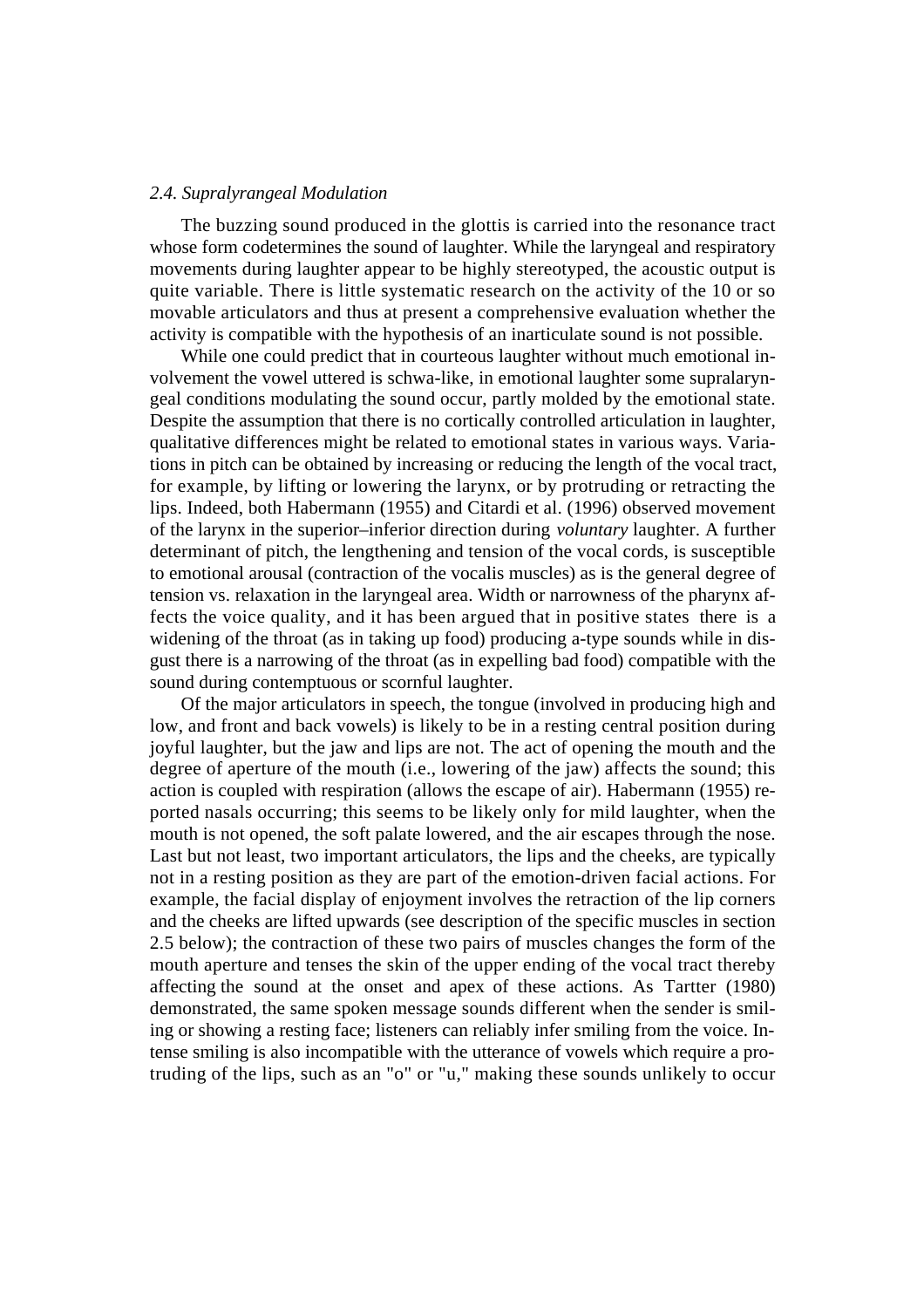during joyful laughter. Taken together, these considerations would predict that laughter vowels would deviate from being a neutral vowel and the reason for a contrary finding is due to other constraints during emotional laughter.

*Chimpanzee laughter*. As the laryngeal apparatus and vocal tract of humans and primates are different in many ways (see Lieberman, 1975) one should not expect the similarities between primate and human laughter to be very strong. Chimpanzee laughter has been described as a soft repetitive guttural sound of low intensity panting noises during exhalation that roughly sounds like human laughter. The sound is based on rhythmic breathing resulting in staccato vocalizations. Spectro graphic analyses are sparse; Berntson et al. (1989) report that while generally "noisy," the laughter recordings from a juvenile male during active play evidenced temporal structure, with periodic louder voiced and voiceless components. They provide a sample figure with four distinct syllable-like louder egressive voiced segments. These segments were characterized by some low fundamental frequency voicing, with intermittent noise. Provine (1996) concludes that the major difference is that in human laughter *several* laugh-pulses may occur on one expiration, whereas chimpanzee laughter is produced during *each* brief expiration and inspiration. He notes that "... [t]he sounds of chimpanzee and human laughter are sufficiently different that without viewing the characteristic "play face" and source of stimulation (such as play and tickle), naive human beings may be unable to identify the chimpanzee vocalization as laughter" (Provine, 1996; p. 40).

### *2.5. Facial Actions*

If the theory applies that sounds were initially added to the facial display to supplement or underscore a message then the emotion-specific facial configuration molded and also limited the sound utterance. Thus, the identification of the facial actions in spontaneous laughter is important. As laughter is commonly associated with the emotion of joy, the facial configuration named (Ekman et al., 1990) the *Duchenne display* (to honor Duchenne who first described how this pattern distinguished enjoyment smiles from other kinds of smiling) might serve as a first starting point against which, for descriptive purposes, deviations may be judged. The *Duchenne display* refers to the joint contraction of the zygomatic major and orbicularis oculi muscles (pulling the lip corners backwards and upwards and raising the cheeks causing eye wrinkles, respectively). While laughter has been described as occurring during different emotional states, so far it is not clear whether or not these laughs are also morphologically different. Furthermore, those voluntary facial actions aimed at modulating the intensity, duration or quality of the sound emitted, or to suppressing laughter altogether are not completely identified. Another starting point may be the facial display during primate laughter. This is circular, in part, as the human facial actions have been the basis for homologizing the primate displays.

*Primate laughter*. The facial features of primates have been described by salient features, rather than their muscular underpinning. The play face (or relaxed open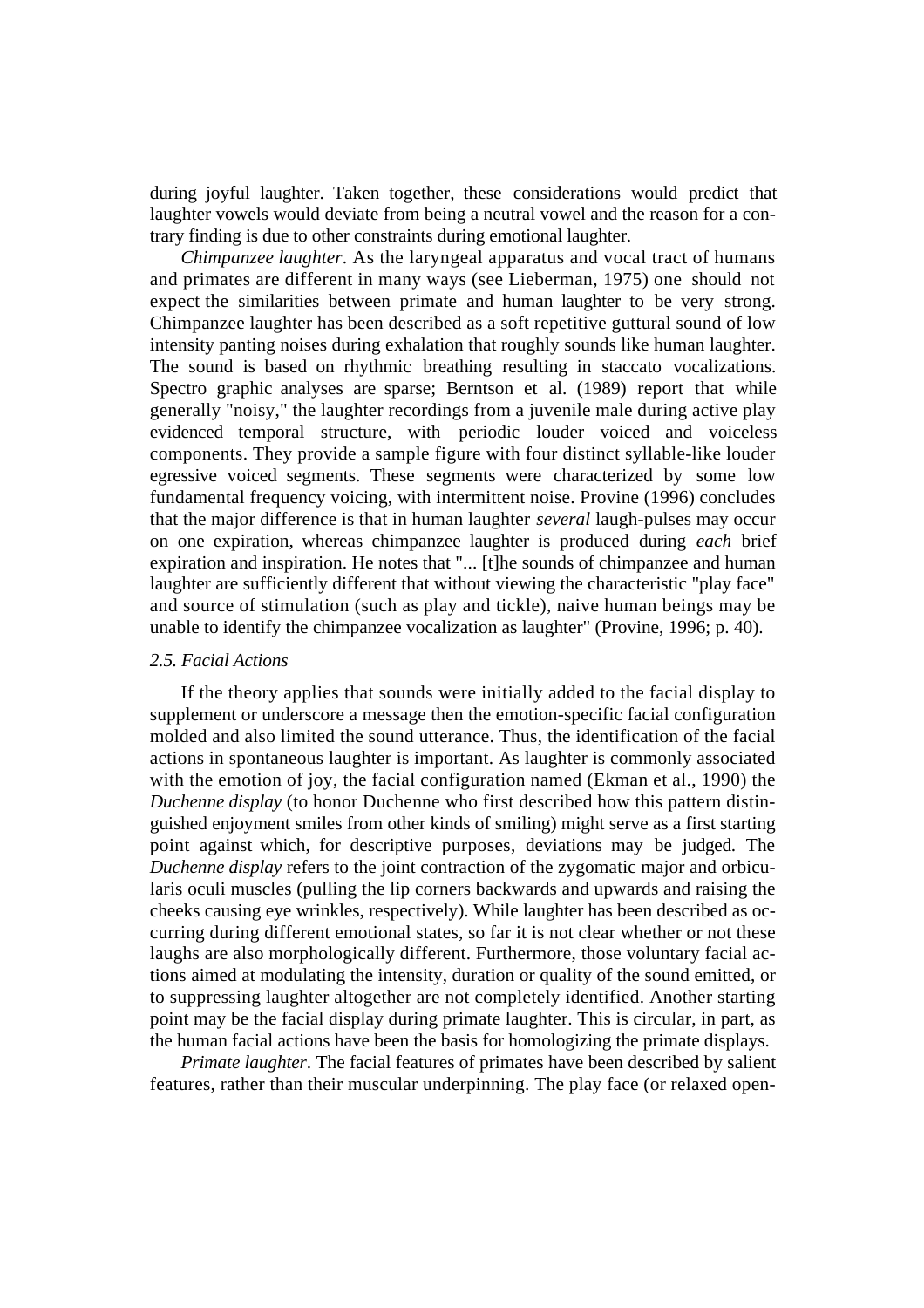mouth display) in chimpanzees has been described as the jaws being widely open, the mouth corners normal or slightly retracted, the upper lip covering the teeth, lower lips loose, and the lower teeth exposed. This description seems to involve the action of the zygomatic major, but not the orbicularis oculi muscles, although it is developed in chimpanzees. However, most of this work (e.g., Chevalier-Skolnikoff, 1973; van Hooff, 1972) was done before the rediscovery of Duchenne, and therefore the actions of this muscle were perhaps not specifically studied.

*Human laughter*. The facial expression of laughter has been given some attention by researchers during the past and present century. A summary of hypotheses put forward and the results of some studies of laughter using facial-EMG (surface and needle electrodes) or the *Facial Action Coding System* (Ekman & Friesen, 1978) are presented in Table 2. It should be noted, however, that early descriptions had to be based on real time observations, or on inferences from knowledge about facial musculature since no recording tools were available. As intense laughter involves movement of head and trunk, facial measurement continues to be a problem.

Table 2 confirms that the two muscles forming the *Duchenne smile* have been found to be involved in laughter as well, explaining the smooth transitions between smiling and laughter in both the onset and offset of a laughter bout. Sumitsuji (pers. comm.) observed that there is little innervation of the orbicularis oculi muscle during *voluntary* laughter; thus the eye region might serve as a marker for distinguishing emotional from voluntary laughter, much as it does for distinguishing enjoyment from non enjoyment smiling. Interestingly, in two forms of pathological laughter (epileptic laughter and pseudo bulbar palsy; representing excitation or the loss of inhibition, respectively), the activated motor pattern includes the contraction of the orbicularis oculi muscle. Furthermore, laughter includes the relaxation of some muscles (masseter, pterygoids) allowing for a lowering of the lower jaw so that the air is expelled through the mouth.

However, the number of postulated and confirmed muscles involved in the laughter facial expression are far more than those usually identified. So how do we make sense of the true complexity of the neuromuscular patterns of laughter given the limited and contradictory information currently available? First, several of the additional muscles may be involved in auxiliary movements, perhaps of secondary importance; this might be the case for the muscles located around the mouth, such as the levator labii superioris, depressor anguli oris, risorius, or orbicularis oris. They are involved in the radial opening of the lips aimed at widening the mouth to let the air stream out more easily. Second, some of the hypotheses relate to the *intensity* of laughter. It has been suggested that strong laughter also involves the muscles in the upper face, such as the corrugator supercilii and the frontalis muscles. Moreover, claims have been made that with increasing intensity of laughter almost *all* muscles get involved and tensed (Heller, 1902) and that the most intense form of laughter is not well distinguishable from the facial display of crying (Darwin, 1872; Piderit, 1867). There is no support for this from the existing studies of healthy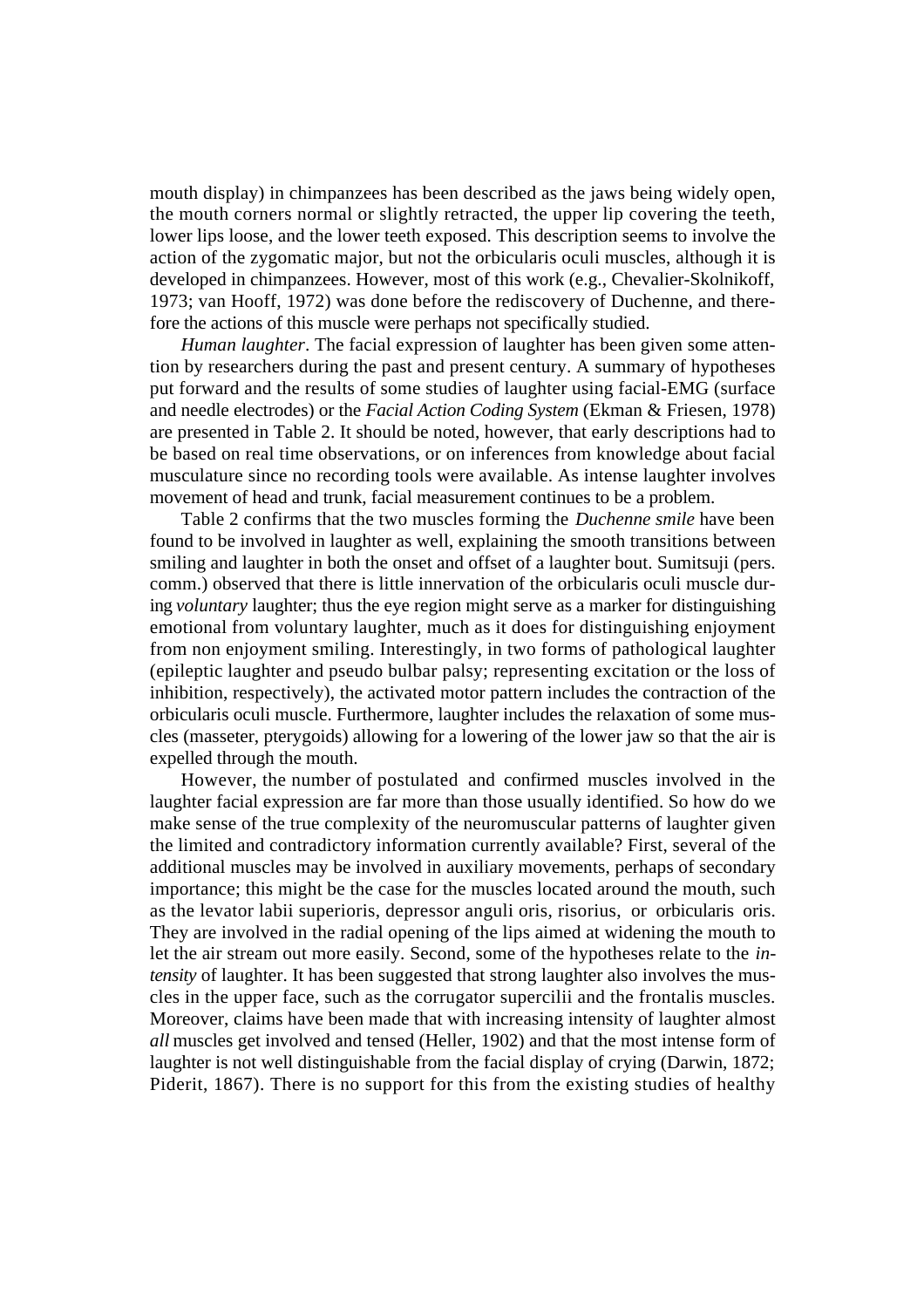|                             | upper face muscles |                |                  |                |                           |   | mid-face muscles |                  |              |              | lower face muscles |   |             |                           |                           |                              |   |   |
|-----------------------------|--------------------|----------------|------------------|----------------|---------------------------|---|------------------|------------------|--------------|--------------|--------------------|---|-------------|---------------------------|---------------------------|------------------------------|---|---|
| Author(s)                   | 1                  | $\overline{2}$ | 3                | $\overline{4}$ | 5                         | 6 | 7                | 8                |              |              |                    |   |             |                           |                           | 9 10 11 12 13 14 15 16 17 18 |   |   |
| Hypotheses: laughter        |                    |                |                  |                |                           |   |                  |                  |              |              |                    |   |             |                           |                           |                              |   |   |
| Bloch et al. (1987)         |                    |                |                  |                | X                         | X | X                |                  |              |              |                    |   |             |                           |                           |                              |   | X |
| Darwin (1872)               |                    |                |                  |                | X                         | X | X                |                  |              | $X \t X?$    |                    |   |             |                           |                           |                              |   |   |
| Dearborn (1897)             |                    |                | X                | X              |                           | X | X                | X                | X            | X            | X                  |   | X           |                           |                           | X                            |   |   |
| Hecker (1873)               |                    |                |                  |                |                           |   | X                |                  | X            | $\mathbf{X}$ |                    |   |             |                           |                           |                              |   |   |
| Heller (1902)               |                    |                |                  |                | X                         | X | X                |                  |              |              |                    |   | X           |                           |                           |                              |   |   |
| Hjortsjö (1970)             |                    | X X            |                  |                | X                         | X | X                | $\boldsymbol{X}$ |              | X            |                    | X | $\mathbf X$ |                           |                           |                              |   | X |
| Piderit (1867)              |                    |                |                  |                |                           |   | X                | X                | X            |              |                    |   | X           |                           | X                         |                              |   |   |
| Poeck and Pilleri (1963)    |                    |                |                  |                | X                         |   | X                |                  |              |              | X                  |   |             | X                         |                           |                              |   |   |
| Raulin (1900)               |                    |                |                  |                | X?                        |   | X                | $\mathbf{X}$     |              |              |                    |   | X           |                           |                           |                              |   |   |
| Hypotheses: strong laughter |                    |                |                  |                |                           |   |                  |                  |              |              |                    |   |             |                           |                           |                              |   |   |
| Darwin (1872)               |                    |                | X                |                | X                         | X | X                |                  |              | $X \ X$ ?    |                    |   |             |                           |                           |                              |   |   |
| Heller (1902)               | X                  | X              | X                | X              | X                         | X | X                |                  |              | X            |                    |   | X           |                           |                           |                              | X |   |
| Piderit (1867)              |                    |                | X                |                |                           |   | X                | $\boldsymbol{X}$ | $\mathbf{X}$ |              |                    |   | X           |                           | X                         |                              |   |   |
| Results: FACS-studies       |                    |                |                  |                |                           |   |                  |                  |              |              |                    |   |             |                           |                           |                              |   |   |
| Grammer (1990)              |                    |                |                  |                |                           |   | X                |                  |              |              |                    |   |             |                           |                           |                              |   |   |
| Keltner and Bonanno (1997   |                    |                |                  |                | X                         |   | X                |                  |              |              |                    |   |             |                           |                           |                              |   |   |
| Ruch (1990, 1994)           |                    |                |                  |                | X                         | X | X                |                  |              |              |                    |   |             |                           |                           |                              |   |   |
| Ruch (1997)                 |                    |                |                  |                | X                         |   | X                |                  |              |              |                    |   |             |                           |                           |                              |   |   |
| Results: EMG-studies        |                    |                |                  |                |                           |   |                  |                  |              |              |                    |   |             |                           |                           |                              |   |   |
| Gallo and Palla (1995)      |                    |                |                  |                |                           |   |                  |                  |              |              |                    |   |             |                           |                           |                              | X |   |
| Santibañez et al. (1986)    |                    |                |                  |                |                           |   |                  |                  |              |              |                    |   |             | X                         |                           |                              | X |   |
| Sumitsuji (1967)            |                    |                |                  |                | X                         |   | X                |                  | X            |              |                    |   | X           | $\boldsymbol{\mathrm{X}}$ | $\boldsymbol{\mathrm{X}}$ | X                            |   |   |
| Tanaka (1976)               |                    |                |                  |                | X                         |   | X                |                  |              |              |                    |   |             |                           |                           | X                            |   |   |
| Tanaka et al. (1991)        |                    |                |                  |                | $\boldsymbol{\mathrm{X}}$ |   | $\mathbf X$      |                  | $\mathbf X$  |              |                    |   | X           |                           |                           | $\mathbf X$                  |   |   |
| Supressed laughter          |                    |                |                  |                |                           |   |                  |                  |              |              |                    |   |             |                           |                           |                              |   |   |
| Tanaka (1976)               | X                  | $\mathbf{X}$   |                  |                | X                         |   | X                |                  |              |              |                    |   |             |                           |                           |                              |   |   |
| Pathological laughter       |                    |                |                  |                |                           |   |                  |                  |              |              |                    |   |             |                           |                           |                              |   |   |
| Tanaka et al. (1991)        | X                  | X              | $\boldsymbol{X}$ |                | X                         |   | X                |                  | X            |              |                    |   | X           |                           |                           | X                            |   |   |
| Yamada et al. (1994)        |                    |                | X                |                |                           |   |                  |                  |              |              |                    |   |             |                           |                           |                              |   |   |

Table 2. Hypotheses and empirical findings regarding the involvement of facial muscles in laughter

*Notes*. 1=frontalis, pars medialis-raises the inner brows, producing horizontal furrows in the medial region of the forehead; 2=frontalis, pars lateralis-raises the outer brows, producing horizontal furrows in the lateral regions of the forehead; 3=corrugator supercilii-draws the brows together and downward, producing vertical furrows between the brows; 4=pyramidalis/procerus/depressor supercilii-pulls the medial part of the brows downward and may wrinkle the skin over the bridge of the nose; 5=orbicularis oculi, pars orbitalis-tightens the skin surrounding the eye causing crows-feet wrinkles; 6=orbicularis oculi, pars palpebralis-tightens the skin surrounding the eye causing the lower eyelid to raise; 7=zygomaticus major-pulls the lip comers up and back; 8=zygomaticus minor-deepens nasolabial furrow; 9=levator labii superioris*/*levator labii superioris, caput infraorbitalis-raises the upper lip and flares the nostrils, exposing the canine teeth; 10=levator labii superioris alaeque nasi-raises the center of the upper lip and flares the nostrils; 11=nasalis, pars alaris bzw. dilatores nasi-dilates nostrils; 12=buccinator-compresses and tightens the cheek, forming a dimple; 13=risorius-stretches lip corners straight to the side; 14=orbicularis oris-tightens, compresses, protrudes, or inverts the lips; 15=depressor anguli oris-pulls the lip comers downward; 16=mentalis-raises the chin and protrudes the lower lip; 17=masseter-adducts the lower jaw; 18=caninus/levator anguli oris-pulls the lip corner up sharply and puffs up cheeks.

A "X" includes action of that muscle, a "–" means lowering of muscle tone. Authors either gave names or picture of muscles or a description of facial appearance from which the muscle action was then inferred utilizing the information provided by the *Facial Action Coding System* (Ekman & Friesen, 1978). An "?" was added when the muscle is not entirely clear from the description given.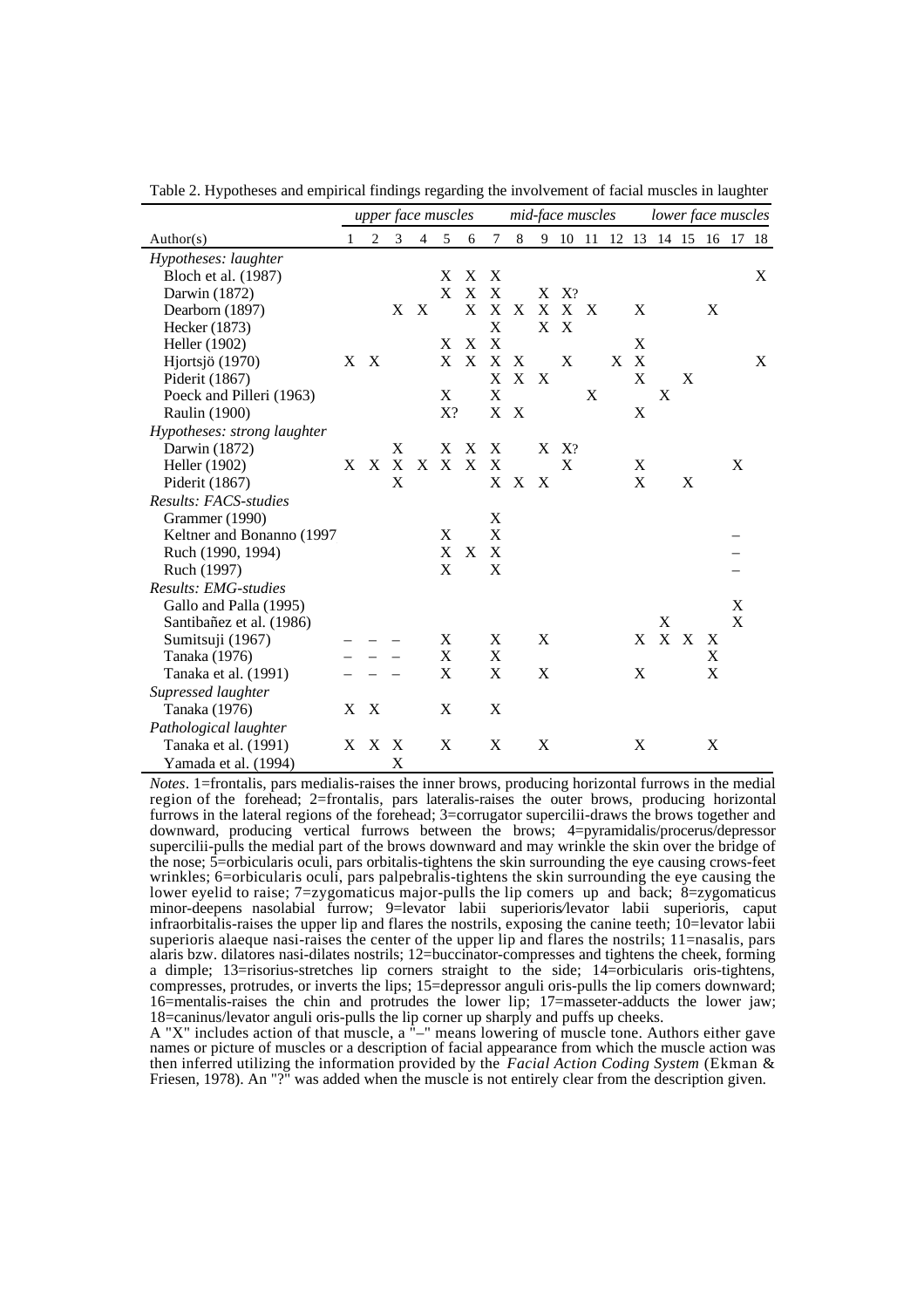adults; on the contrary, Tanaka and Sumitsuji (1991) report a lowering of muscle tone in the upper face during laughter (as has been found for the corrugator supercilii in smiling). However, in pathological laughter –usually of high intensity– the frontalis and corrugator muscles are active (Tanaka & Sumitsuji, 1991). This would seem to support an intensity hypothesis; however, as patients do not enjoy laughter fits, the additional movements might be of voluntary nature reflecting efforts to control or suppress laughter rather than being part of an innate response pattern.

Third, some muscles may be active only part of the time and the course of contraction of muscles over time can be different for different muscles. For example, the masseter (chewing muscle) whose relaxation initially helps to lower the jaw, was found to have elevated activity during laughter (Gallo & Palla, 1995; Santibañez & Bloch, 1986). Unfortunately, studies often report only intensity of a muscle contraction without considering its distribution over time. Fourth, one has to take into account that researchers might have erred in transforming their observations into the list of muscles due to the lack of profound knowledge of the effects of muscle contraction on the appearance on the surface at that time. This might have resulted in identifying the wrong muscle (e.g., the early anatomists' labeling of the "risorius" seems to imply that they considered it to be the *major* laughing muscle), or too many muscles (e.g., the strong action of the zygomatic major is able to cause changes –like opening the nostrils or raising the upper lips– that can also be attributed to separate muscles). Fifth, in previous studies, the type of laughter often was not controlled for and this might account for some of the additional muscle actions observed. Instead of pure enjoyment there might have been voluntary laughter, a blend of enjoyment with other emotions (e.g., surprise should add the elevation of the eyebrows caused by the frontalis muscles), movements associated with regulating the intensity of laughter, attempts to suppress laughter, or even accidental movements. Of course, a significant yet unexplored remaining cause for these surplus facial actions might be that laughter during different emotional states (e.g., scorn, nervousness, embarrassment) is morphologically different.

The information in Table 2 is not yet complete, as not all facial muscles have been studied so far. It seems advisable to supplement future facial EMG-studies by videotapes of face and body to control for the nature of movement. Furthermore, it seems essential to vary and control for the quality of laughter, guarantee for different intensity levels, and also examine the course of muscle contractions over time rather than studying sheer intensity at apex. We also need to start separating voluntary and spontaneous actions based on the existing experience (Ekman, 1997).

*Further facial changes*. Several authors described a brightening of the eyes (even among chimpanzees); the sparkling quality was explained either by enhanced lacrimation or an enhanced tenseness owing to the contraction of the muscles around the eye (Darwin, 1872), or that the eyeballs get filled with blood or other fluids (due to the enhanced circulation; Piderit, 1867). Furthermore, there is the observation that a laughter episode is frequently terminated by a closing of the lids.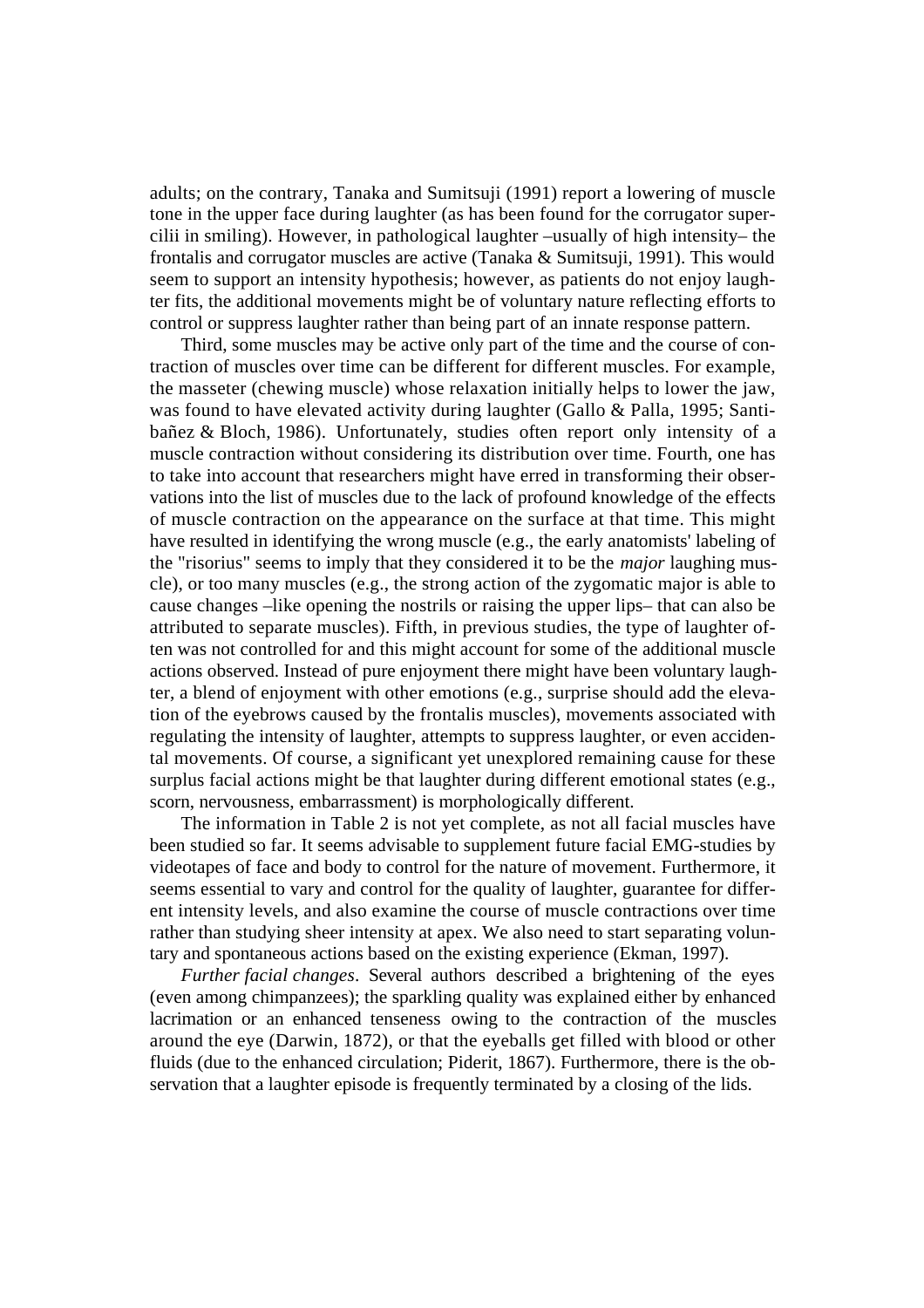#### *2.6. Body Movement*

While smiling is purely facial, at higher intensity levels laughter involves the whole body; however, changes in posture and body movements have received least attention in the study of laughter. Darwin writes (1872; p. 206-207) "During excessive laughter the whole body is often thrown backward and shakes, or is almost convulsed." Indeed, one can expect actions associated with the respiratory movements; for example, the backward tilt of the head facilitates the forced exhalations, and the forced inhalation interrupting two laughter cycles will raise and straighten the trunk. Furthermore, as noted above, the massive respiratory movements underlying the laughter pulse may cause the observed shaking of the shoulders and vibrations detectable on the trunk but also extremities.

There are also actions not coupled with respiration but their exact list and the conditions of their emergence are not known. As laboratory studies rarely induce violent laughter one has to rely on observations and self-reports such as the one by Hall and Allin who issued an 11 item questionnaire on tickling, fun, wit, humor, and laughing as a supplement to *The American Journal of Psychology*. In a subsequent report, they present a qualitative analyses based on responses of 3000 people (Hall & Allin, 1897). Regarding body movements they summarize (p. 5) "... [i]n the height of the laugh ... some plant the elbows on the knees; others rock violently sideways, or more often back and forth; the hands are thrown into the air or clapped on the thighs; ... the limbs jerk; the foot is stamped; the fists pound; ... waves of nervous tremor pass over the body; ... the hand is placed over the eyes, mouth, or both; ... little children jump up and down, lie on the floor and roll all over the room; some swing the hands in the air; the breast heaves up and down; some turn around on the heel from left to right ... the head shakes from side to aide; ... others always hold the sides with both bands; others roll the head; features often twitch or tremble convulsively." Obviously, research is needed sorting accidental actions, attempts to regulate laughter and genuine elements of a laughter pattern.

# **Concluding remarks**

The present review makes clear that the we need multi-level studies of laughter, as different systems work together in the generation of the expressive pattern and there are multiple dependencies among respiration, facial action, acoustics, and body movements. The review was restricted to some basic elements (leaving out issues such as neurohormonal effects of laughter, or social factors in laughter), since these provide the basis for tackling the yet unanswered questions of how to detect whether laughter is faked or felt, how to distinguish among different types of emotional laughter on a morphological basis, and what is the relationship between smiling and laughter. The list of unanswered questions and unsolved problems seems endless, but the study of laughter is a worthwhile subject as it is a window to ancient affective experience; a prototype of the prelingual utterance of joy.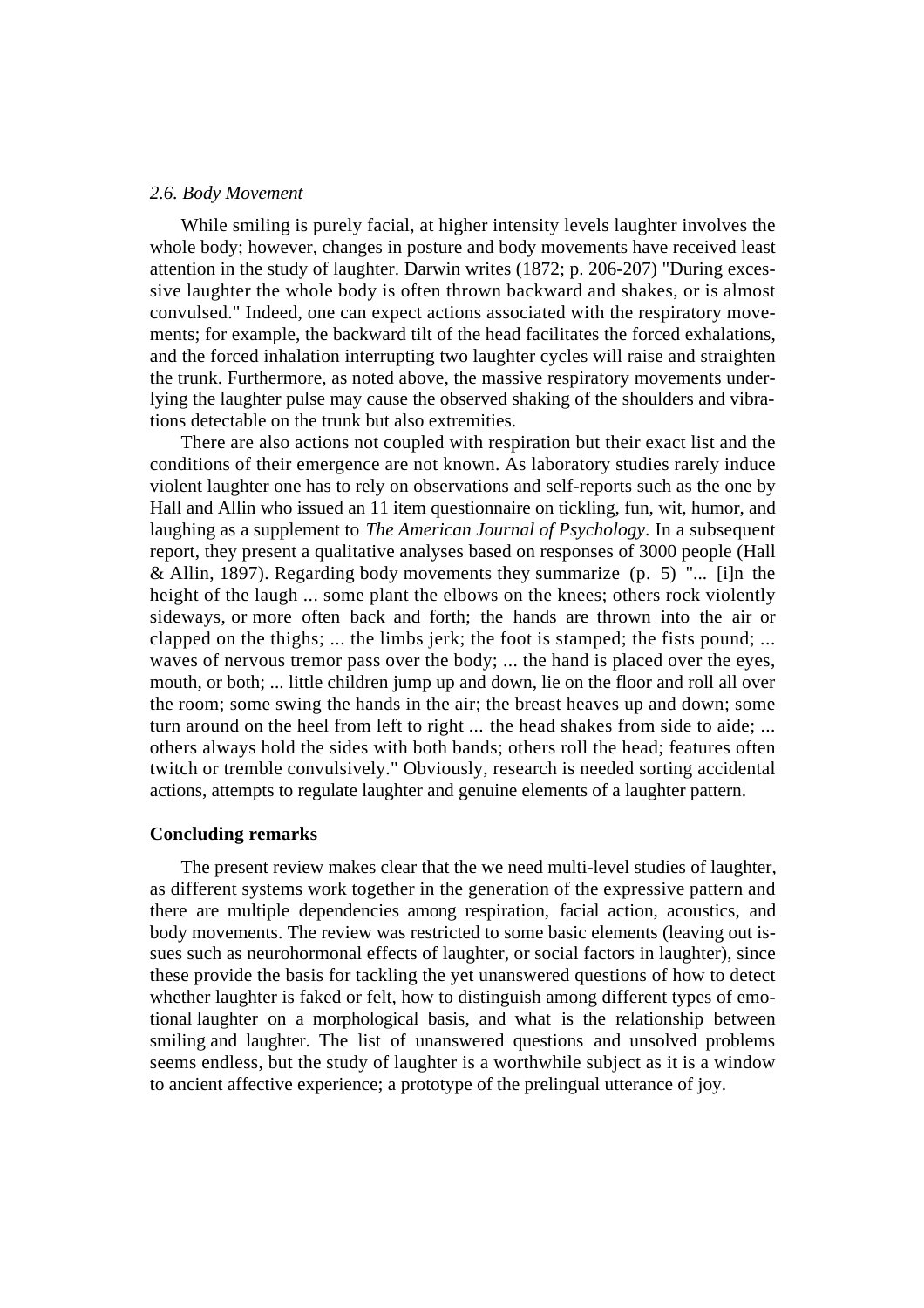# **Acknowledgments**

The preparation of this chapter was facilitated by a Heisenberg grant (Ru 480/1-2) from the German Research Council (DFG) awarded to the first author. Thanks to Eva Nwokah and Rod Martin for comments on an earlier version of the chapter.

## **References**

- Agostoni, E., G. Sant'Ambrogio and H. del Portillo Carrasco (1960) "Elettromiografia del diaframma e pressione transdiaframmatica durante la tosso, lo sternuto ed il riso", *Accademia Nazionale dei Lincei, Roma* 28:493-496.
- Arroyo, S., R. Lesser, B. Gordon, S. Uematsu, J. Hart, P. Schwerdt, K. Andreasson and R. Fisher (1993) "Mirth, laughter and gelastic seizures", *Brain* 116:757-780.
- Berntson, G.G., S.T. Boysen, H.R. Bauer and M.S. Torello (1989) "Conspecific screams and laughter: Cardic and behavioral reactions of infant chimpanzees", *Devel. Psychobiol.* 22:771-787.
- Bickley, C. and S. Hunnicutt (1992) "Acoustic analysis of laughter", *Proc. Int. Conf. Spoken Language Process* 2:927-930.
- Bloch, S., M. Lemeignan and N. Aguilera (1991) "Specific respiratory patterns distinguish among human basic emotions", *Int. J. Psychophysiol.* 11:141-154.
- Bloch,S., P. Orthous andG. Santibañez (1987) "Effector patterns of basic emotions: A psychophysiological method for training actors", *J. Soc. Biol. Struct.* 10:1-19.
- Boeke, W. (1899) "Mikroskopische Phonogrammstudien", *Pflüg. Arch.* 76:497-516.
- Bright, K.E., T.J. Hixon and J.D. Hoit (1986) "Respiration as a laughing matter", in: *WHIMSY IV,* D.L.F. Nilsen, ed., Tempe: Arizona State University, Department of English, pp. 147-148.
- Chevalier-Skolnikoff, S. (1973) "Facial expression of emotion in nonhuman primates", in: *Darwin and Facial Expression,* P. Ekman, ed., New York: Academic Press, pp. 11-89.
- Citardi, M.J., E. Yanagisawa and J. Estill (1996) "Videoendoscopic analysis of laryngeal function during laughter", *Ann. Ot. Rhin. Lar.* 105:545-549.
- Clynes, M. (1980) "The communication of emotion: Theory of sentics", in: *Emotion. Theory, Research, and Experience* (Vol. 1, *Theories of Emotion*), R. Plutchik and H. Kellerman, eds., New York: Academic Press, pp. 271-301.
- Darwin, Ch. (1872) *The Expression of the Emotions in Man and Animals*, London: Murray [3rd edition edited by Paul Ekman. Oxford University Press, New York, 1998].
- Dearborn, G.V.N. (1897) "The emotion of joy", *Psychol. Rev., Mon. Suppl.*, 2.
- De Troyer, A., V. Ninane, J.J. Gilmartin, C. Lemerre and M. Estenne (1987) "Triangularis sterni muscle use in supine humans", *J. Appl. Physiol.* 62:919-925.
- Ekman, P. (1997) "What have we learned by measuring facial behavior", in: *What the Face Reveals*, P. Ekman and E.L Rosenberg, eds., Oxford: Oxford University Press, pp. 469-485.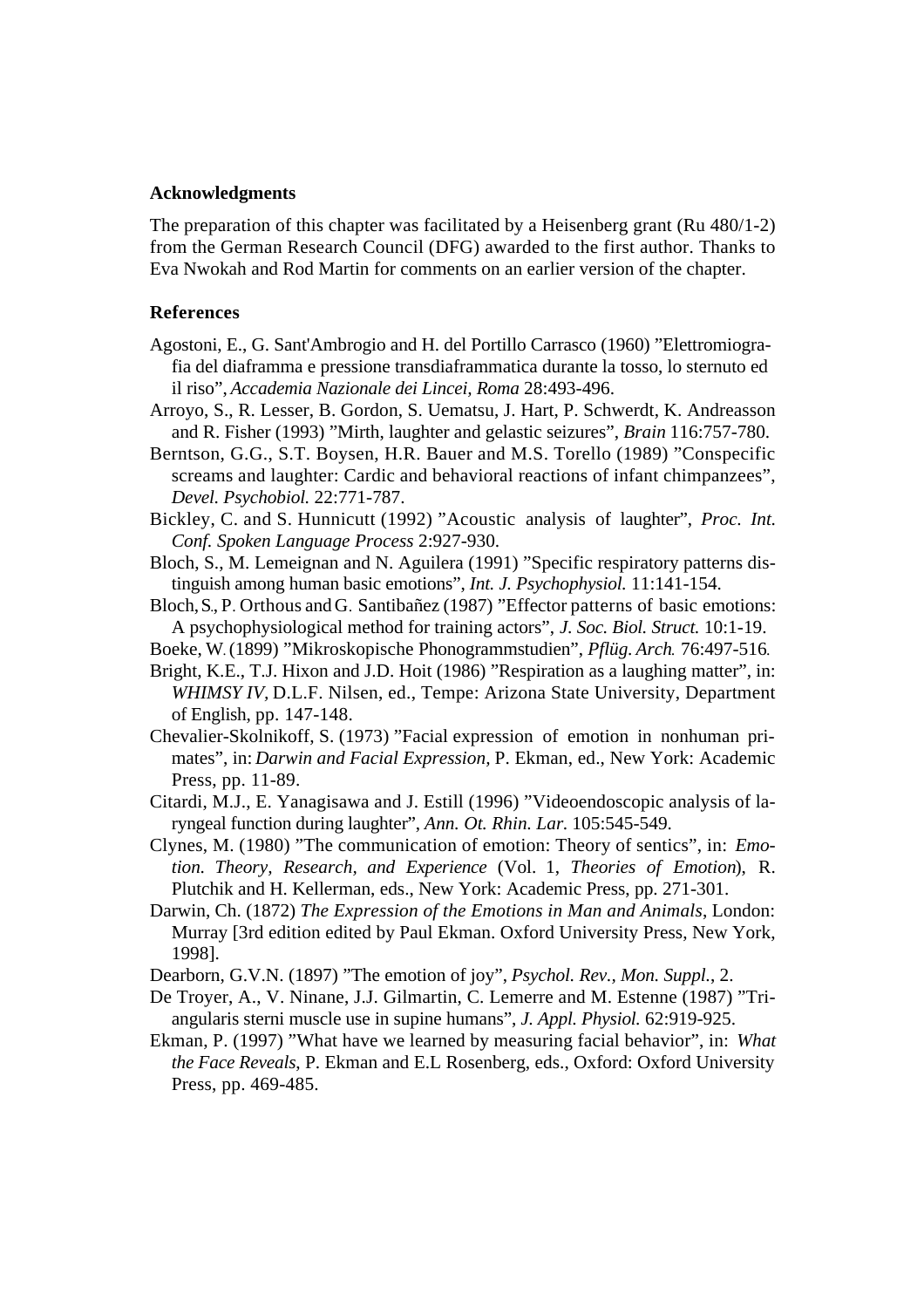- Ekman, P., R.J. Davidson and W.V. Friesen (1990) "The Duchenne smile: Emotional expression and brain physiology II", *J. Personal. Soc. Psychol.* 58:342-353.
- Ekman, P. and W.V. Friesen (1978) *The Facial Action Coding System (FACS)*, Palo Alto, CA: Consulting Psychologists Press.
- Fried, I., Ch.L. Wilson, K.A. MacDonald and E.J. Behnke (1998) "Electric current stimulates laughter", *Nature* 391:650.
- Gallo, L.M. and S. Palla (1995) "Activity recognition in long-term electromyograms", *J. Oral. Rehabil.* 22:455-462.
- Grammer, K. (1990) "Stangers meet: Laughter and nonverbal signs of interest in opposite-sex encounters", *J. Nonverbal Behav.* 14:209-236.
- Habermann, G. (1955) *Physiologie und Phonetik des lauthaften Lachens*, Leipzig, Germany: Barth.
- Hall, G.S. and A. Allin (1897) "The psychology of tickling, laughing, and the comic", *Am. J. Psychol.* 9:1-41.
- Hecker, E. (1873) *Die Physiologie und Psychologie des Lachens und des Komischen*, Berlin, Germany: Dümmler.
- Heller, H.V. (1902) *Grundformen der Mimik des Antlitzes*, Vienna, Austria: Schroll.

Hjortsjö, C.H. (1970) *Man's Face and Mimic Language*, Lund: Studentlitteratur.

- Hoit, J.D., B.L. Plassman, R.W. Lansing and T.J. Hixon (1988) "Abdominal muscle activity during speech production", *J. Appl. Physiology* 65:2656-2664.
- Jürgens, U. (1998) "Neuronal control of mammalian vocalization, with special reference to the squirrel monkey", *Nat. Wiss.* 85:376-388.
- Keltner, D. and G.A. Bonanno (1997) "A study of laughter and dissociation: Distinct correlates of laughter and smiling during bereavement", *J. Personal. Soc. Psychol.* 45:1313-1324.
- Lloyd, E.L. (1938) "The respiratory mechanism in laughter", *J. Gen. Psychol.* 19: 79-189.
- Lieberman, P. (1975) *On the Origins of Language*, New York: Macmillan.
- Luschei, E.S., L. Ramig, K. Baker and M. Smith (1997) *Coordination of the laryngeal and respiratory systems during spontaneous laughter*, Unpublished Manuscript, Department of Speech Pathology, University of Iowa, Iowa City, USA.
- Moore, P. and H. von Leden (1958) "Dynamic variations of the vibratory pattern in the normal larynx", *Fol. Phoniat.* 10:205-238.
- Mowrer, D.E., L.L. LaPointe and J. Case (1987) "Analysis of five acoustic correlates of laughter", *J. Nonverbal Behav.* 11:191-199.
- Niemitz, C. (1990) "Visuelle Zeichen, Sprache und Gehirn in der Evolution des Menschen—Eine Entgegnung auf McFarland", *Z. Sem.* 12:323-336.
- Nwokah, E., P. Davies, A. Islam, H. Hsu and A. Fogel (1993) "Vocal affect in three-year-olds: a quantitative acoustic analysis of child laughter", *J. Acoust. Soc. Amer.* 94:3067-3090.
- Nwokah, E., H. Hsu, P. Davies and A. Fogel (in press) "The integration of laughter and speech in vocal communication: A dynamic systems perspective", *JSLHR.*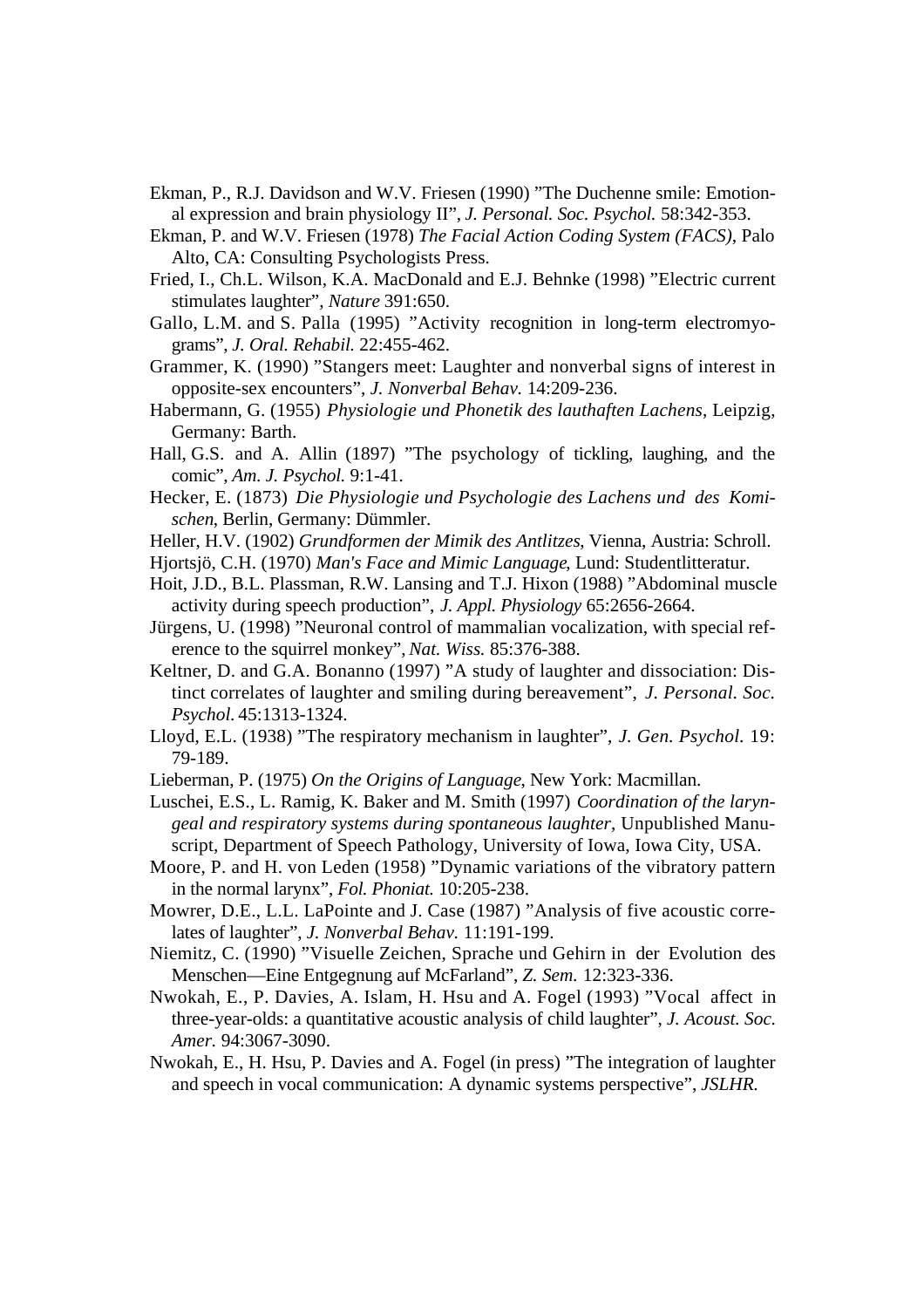Piderit, T. (1867) *Mimik und Physiognomie*, Detmold, Germany: Meyer.

Plessner, H. (1941) *Lachen und Weinen*, Bern, Switzerland: Francke.

Ploog, D. (1986) "Biological foundations of the vocal expressions of emotion", in: *Emotion: Theory, Research, and Experience* (Vol. 3), R. Plutchik and H. Kellerman, eds., New York: Academic Press, pp. 173-197.

- Poeck, K. and G. Pilleri (1963) "Pathologisches Lachen und Weinen", *Schw. Arch. Neurol. Neurochirur. Psychiat*, 92:323-370.
- Preuschoft, S. (1995) *"'Laughter' and 'smiling' in Macaques--An Evolutionary Perspective"*, Utrecht: University of Utrecht.
- Provine, R.R. (1996) "Laughter", *Am. Sci.* 84:38-45.
- Provine, R.R. and Y.L. Yong (1991) "Laughter: A stereotyped human vocalization", *Ethology* 89:115-124.

Raulin, J.M. (1900) *Le rire et les exhilarants*, Paris, France: Baillière.

- Rothgänger, H., G. Hauser, A. Cappellini and A. Guidotti (1998) "Analysis of laughter and speech sounds in Italian and German students", *Nat. Wiss.* 85:394-402.
- Ruch, W. (1990) *Die Emotion Erheiterung*. Unpublished Habilitation thesis, University of Düsseldorf, Department of Psychology, Düsseldorf, Germany.
- Ruch, W. (1993) "Exhilaration and humor", in: *Handbook of Emotions,* M. Lewis and J.M. Haviland, eds., New York, NY: Guilford Publications, pp. 605-616.
- Ruch, W. (1994) "Extraversion, alcohol, and enjoyment", *Pers. Individ. Diff.* 16:89- 102.
- Ruch, W. (1997) "State and trait cheerfulness and the induction of exhilaration: A FACS study", *Europ. Psychol.* 2:328-341.
- Santibañez, G. and S. Bloch (1986) "A qualitative analysis of emotional effector patterns and their feedback", *Pav. J. Biol. Sci.* 21:108-116.
- Schroetter, H. (1925) "Zur Kenntnis des Energieverbrauches bei emotiven Äußerungen des Seelenlebens", *Monatsschr. Ohrenheilkd. Laryngo-Rhinol.* 59:82-108.
- Sumitsuji, N. (1967) "Electromyographic studies on the facial expression", *Psych. Neurol. Jap.* 69:1101-1119.
- Tanaka, M. (1976) "Psychophysiological study on the emotional reaction induced by television and movies in schizophrenia", *Med. J. Os. Univ.* 28: 205-216.
- Tanaka, M. and N. Sumitsuji (1991) "Electromyographic study of facial expressions during pathological laughing and crying", *Electromyography and Clinical Neurophysiology* 31:399-406.
- Tartter, V.C. (1980) "Happy talk: Perceptual and acoustic effects of smiling on speech", *Percept. Psychophys.* 27:24-27.
- Van Hooff, J.A.R.A.M. (1972) "A comparative approach to the phylogeny of laughter and smiling", in: *Non-verbal Communication*, R.A. Hinde, ed., Cambridge: Cambridge University Press, pp. 209-241.
- Yamada, N., H. Tanabe, H. Kazui, M. Ikeda, M. Hashimoto, S. Sakamoto, J. Sawada and J. Shiraishi (1994) "A case of lobar athrophy with stereotypic unusual laughing", *Brain and Nerve* 46:781-786.